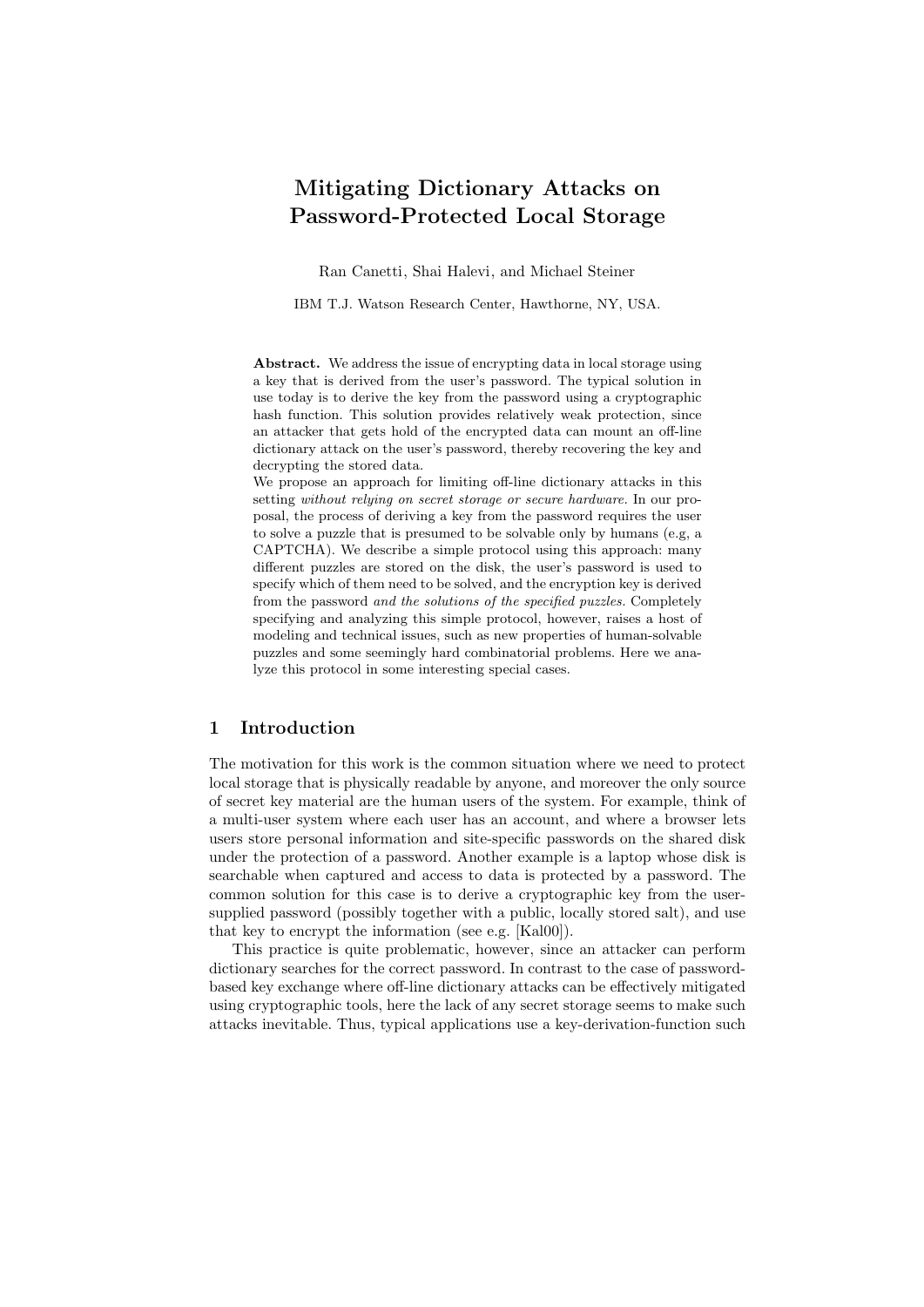as SHA1 repeated a few thousand times to derive the key from the password, in the hope of slowing down off-line dictionary attacks. Although helpful, this approach is limited, as it entails an eternal cat-and-mouse chase where the number of iterations of SHA1 continuously increases to match the increasing computing powers of potential attackers. (This approach can be thought of as a naive instantiation of the "pricing via processing" paradigm of [DN92].)

This work aims to improve the security of local storage by relying on the human user for more than just supplying the initial password. Namely, we envision an interactive key-generation process involving a human user and the automated program, at the end of which a key is generated. Specifically, we propose to make use of puzzles that are easily solvable by humans but are hard to solve for computers, as in [Naor $96$ ,  $vAB+03$ ]. That is, the user would supply a password, then it would be asked to solve some puzzles, and the key would be derived from both the password and the solutions of these puzzles.

One approach for combining puzzles and passwords was proposed by Pinkas and Sandler [PS02] in the context of a client-server interaction. In their solution the server asks the client to solve some puzzles, and if the client solves these puzzles correctly then the password is used in the usual way. This approach cannot be used in our setting, however, since it requires the server to keep the correct answers in storage for the purpose of comparing them with the solutions provided by the user. In our setting there is no server that can check the user's answers, and no secret storage to keep the solutions to the challenge puzzles.

Another potential solution, proposed by Stubblefield and Simon [SS04], is to use puzzles (called Inkblots) to which each individual has its own personal and repeatable answers that are unpredictable even by other humans. Then, a (hopefully) high entropy key can be derived from the user's solutions. In essence, this method uses the answers to the puzzles as a high-entropy password. If feasible, such an enhanced password generation mechanism is indeed very attractive, but the strong unpredictability requirements severely limit the class of potentially appropriate puzzles.

We combine the traditional password mechanism with human-solvable puzzles in a different way: At system setup, a large number of puzzles are generated and stored, without their solutions. The user-supplied password is then used to choose a small number of puzzles out of the stored ones. The user is asked to solve these puzzles, and the key is derived from the password and the solutions to the puzzles. The point here is to force the adversary to solve a considerable number of puzzles per each password guess, thus limiting its power to exhaustively search for the password.

The class of puzzles that are useful for our scheme is rather broad. We only need to be able to automatically generate puzzles, have individual human users answer these puzzles in a consistent way across time, and have the answer be unpredictable to a computer. In particular, there is no need to generate puzzles together with their answers, as required in the case of CAPTCHAs [vAB<sup>+</sup>03]. In fact, there need not even exist a single "correct" answer; each individual might have its own answer, as long as it is repeatable. On the other hand, there is no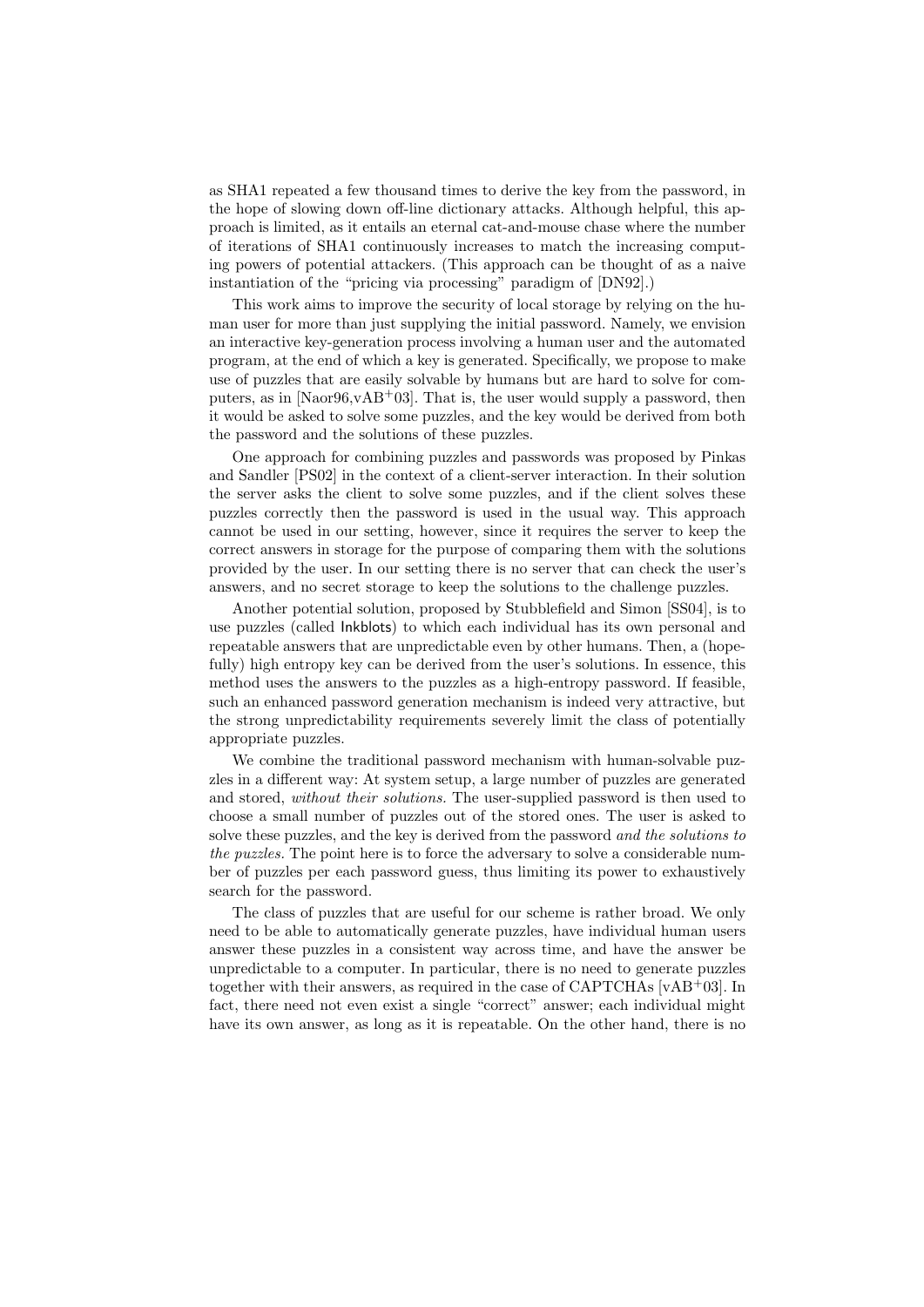need that answers by one human are unpredictable by other humans, as required for Inkblots. We call this class of puzzles by the generic term human-only solvable puzzles (HOSPs). The Appendix suggests ideas for HOSPs that are neither good CAPTCHAs nor good Inkblots but might be suitable for our scheme.

As simple as this scheme sounds, analyzing it (or even completely specifying it) takes some work. For starters, one needs to determine how many puzzles to store on the disk and how many of these should the legitimate user solve in order to get access to the encrypted data. Also, one needs to specify the function thats map user passwords to sets of puzzles and the function that maps puzzle-solutions to cryptographic keys. (We call the first function Expand and the second function Extract. These suggestive names are motivated later.) Still more difficult questions are what hardness properties we need of the puzzles in use for this scheme to be secure, or even what attack model should be considered here. We elaborate on these issues below.

#### 1.1 Formalizing the attack model

The overall goal of the scheme is to generate a pseudorandom key, meaning that feasible attackers should only have small advantage in distinguishing the key from random. The term "feasible" is typically defined as probabilistic polynomial time (PPT), so it is tempting to define security in the standard way:

Security, first attempt: A scheme is secure if given everything that is stored on the disk and a candidate key, no PPT algorithm can distinguish between the case where the key is generated by the scheme and the case where the key is chosen at random (except perhaps with small advantage).

However, this definition ignores the fact that the attacker may have access to humans that can solve puzzles for it. Indeed, a known attack against systems that deploy CAPTCHAs is for the attackers to ship the same CAPTCHAs to their own web sites, asking their visitors to solve them. We thus need to extend the model, allowing the attacker to recruit some humans for help.

Devising a rigorous model that captures attackers with human help raises various issues, both technical and philosophical. Indeed, we do not even have good models for describing honest human participants in our protocols, let alone potentially malicious human attackers. For instance, should human help be restricted to solving puzzles? If so, how to model the quality of the answers? Are they always "correct", in the sense that one human can predict the answers of another human? Does it make sense to restrict the attacker to ask for solutions of puzzles that are actually used in the scheme, or can it queries for solutions to other puzzles as well? Is it legitimate to use a human in order to determine which puzzles to ask solutions for? The problem becomes even more intricate when one wishes to somehow *quantify* the amount of human help involved.

This work takes a rather simplistic approach, assuming that humans are only accessed as puzzle-solving oracles. This assumption can be justified to some extent if we view the attacker's human helpers not as malicious but rather as basically honest users that were tricked into helping the attack. Still, one should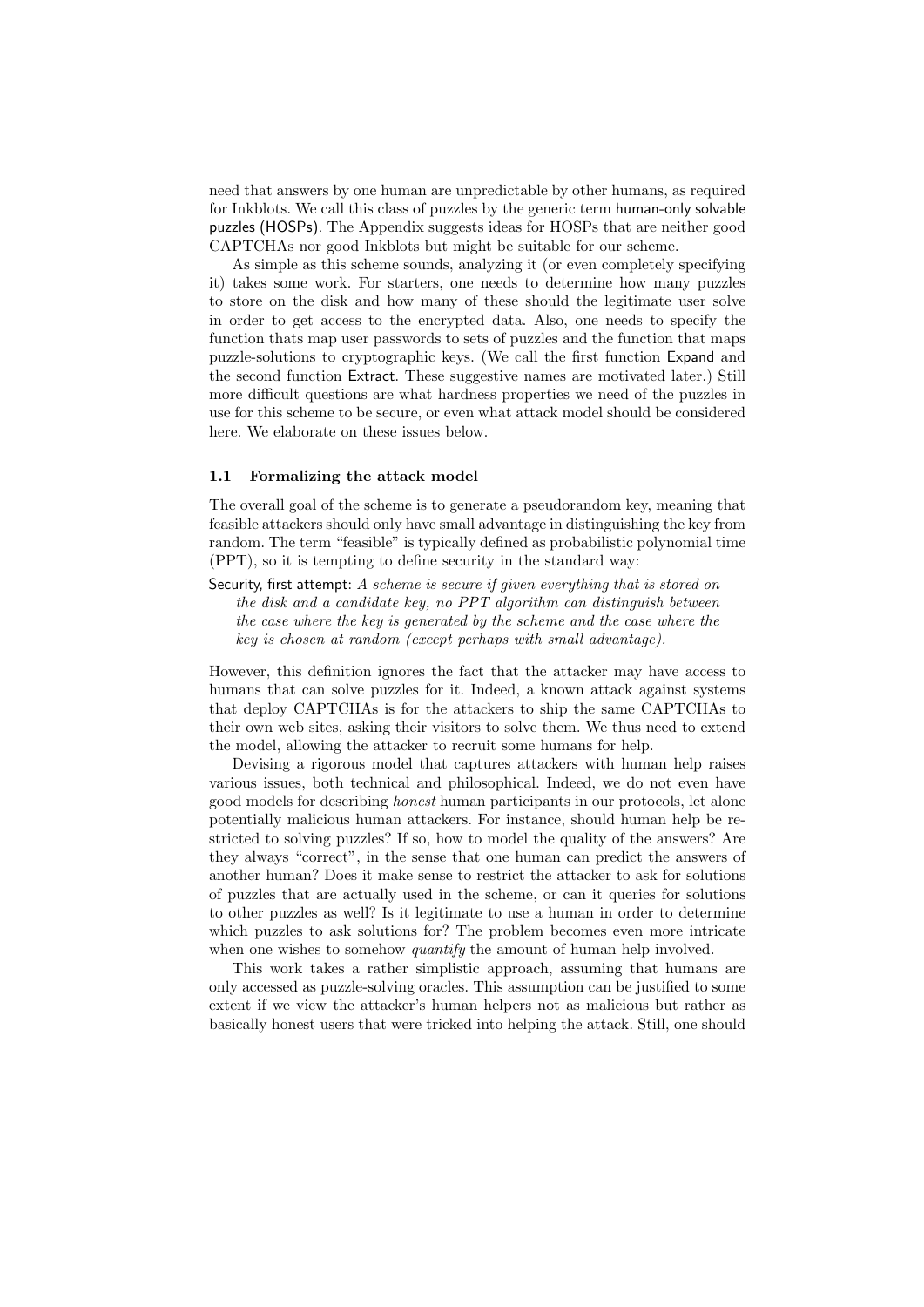keep in mind that this model is not completely realistic. We further simplify the model by assuming that the oracle always returns the "correct" answer provided by the legitimate user. Furthermore, we only count the overall number of puzzles that the attacker asks to solve, not differentiating between "hard" and "easy" ones. That is, our notion of security has the following flavor:

Security, better attempt: A scheme is secure if given everything that is stored on the disk and a candidate key, and given limited access to puzzle-solving humans, no PPT algorithm can distinguish between the case where the key is generated by the scheme and the case where the key is chosen at random (except perhaps with small advantage).

An additional simplifying assumption we make is that the adversary only queries its oracle on puzzles that are explicitly used in the scheme (i.e., puzzles that are written on the disk). That is, we do not consider the possibility that an adversary may be able to modify a puzzle  $z$  to obtain a puzzle  $z'$ , so that the solution of the original puzzle may be easier to find given the solution for z'. (Indeed, with existing CAPTCHAs one may slightly change the puzzle without changing the solution at all.) Following [DDN00], we refer to this concern as malleability of puzzles. Intuitively, a useful puzzle systems should be "nonmalleable", in the sense that any query to the human oracle can help in solving at most a single puzzle out of the puzzles used in the system.

This seems to be the first time that such malleability issues are raised in the context of human-solvable puzzles (in fact, in the context of any non-interactive puzzle system), and that formalizing reasonable non-malleability properties for puzzles is an interesting challenge. This is a topic for future research.

Computational hardness of puzzles. The assumption that we make on the hardness of puzzles is that given a random puzzle z (And without any help from humans), it is hard to distinguish the real solution of  $z$  from a "random solution" taken from some distribution. (Clearly, this is stronger than just assuming that computing solutions is hard.)

In a little more details, a puzzle is essentially a samplable distribution of problems with the additional property that humans can associate a solution with each problem in a repeatable way across time. This last property is captured in the model by having a puzzle-solving oracle  $H$  (for Human), which is an arbitrary deterministic function. The solution to a puzzle  $z$  is then defined as  $H(z)$ . The hardness assumption is formulated roughly by saying that given a random puzzle  $z$ , no PPT algorithm (that has no oracle access) can distinguish the "right solution"  $H(z)$  from a "random solution" that is drawn from some distribution. The amount of hardness is measured in terms of the min-entropy of this distribution, denoted  $\mu$ . See more discussion in Section 2.1.

A generic attack. We illustrate the capabilities of the attacker in our model by describing a generic attack against our scheme. Assume that there is an algorithm that given a puzzle generates a set of  $M$  "plausible solutions" that is guaranteed to include the right solution. (Hence this attack treats the puzzle system as if it has  $\mu = \log M$  bits of pseudo-entropy.) Also, assume that the attacker has a dictionary D that is guaranteed to include the user's password.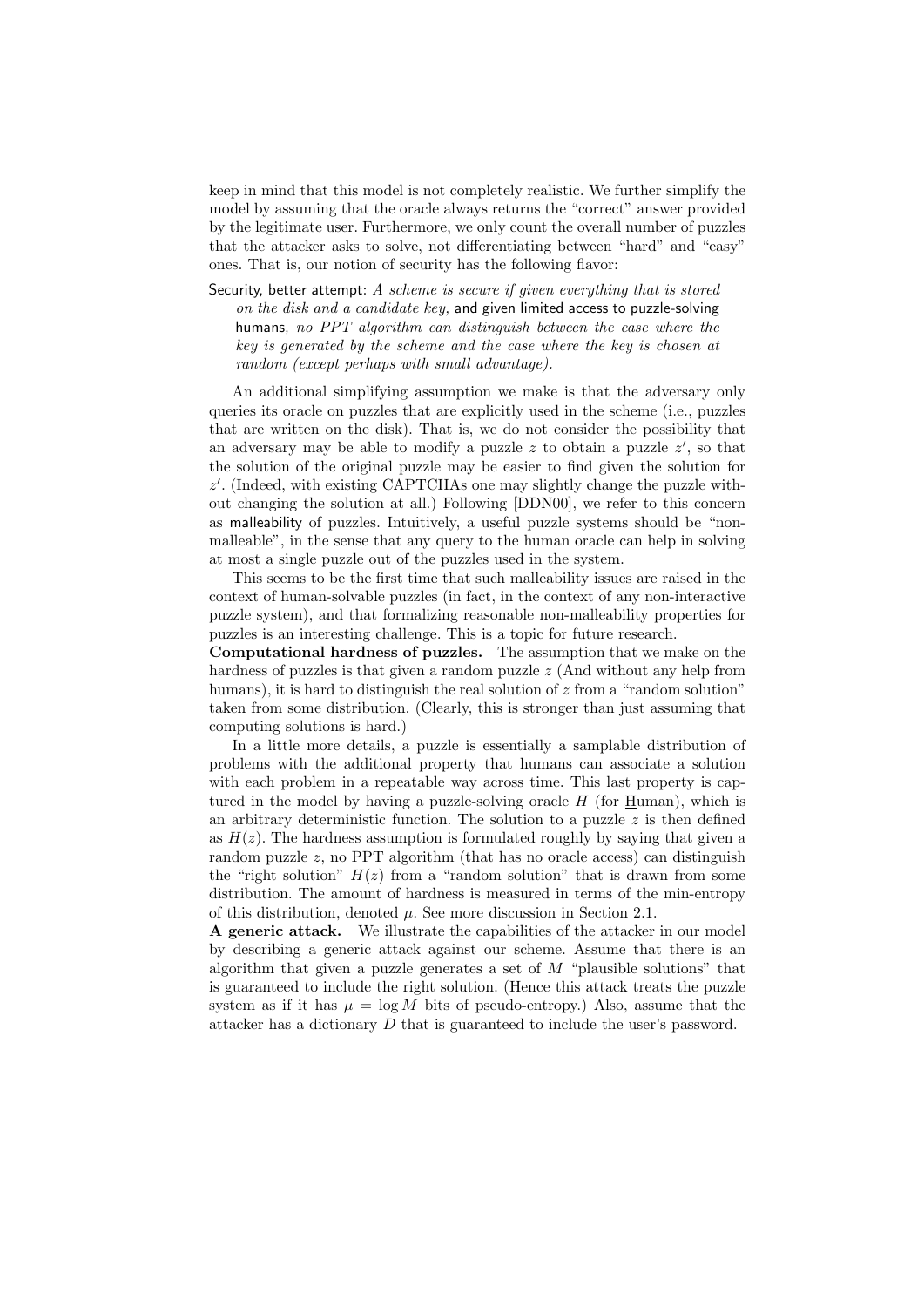The attacker gets an alleged key  $k^*$  and some n puzzles  $z_1, \ldots, z_n$ , and it needs to decide if the key is "real" or "random". It goes over the entire dictionary, expanding each password into the corresponding set of puzzles. Then it goes over all plausible solutions to each puzzle, extracts the corresponding key from each vector of plausible solutions, and keeps a list of all the solution-vectors that yield the input key  $k^*$ . These are the "consistent solutions".

The attacker then uses its human oracle in order to narrow down this list of consistent solutions. It adaptively queries the human oracle for solutions to puzzles, purging from the list all the vectors that contain a wrong solution to any puzzle. (The puzzles to be queried are chosen so as to maximize the information obtained by each query, e.g. by querying puzzle that appears in the most consistent solution vectors.) Finally, the attacker checks how many remaining consistent solutions are left for each password, and applies the maximum-likelihood decision rule to determine whether these numbers are more likely to be generated for a random key or for the "real key". The statistical advantage of this attack stems from the fact that for a "real" key  $k^*$  we expect to have one more consistent solution than for a "random" key (i.e., the actual solution).

It can be seen that to have significant advantage, the attacker must query its oracle on all but at most  $m/\log M$  puzzles indexed by the actual password. Our analysis indicates that this is not just a property of this particular attack; we get essentially the same bound on the advantage of any attack.

#### 1.2 Towards a fully specified scheme

Below we elaborate on how to determine the functions Expand (mapping passwords to puzzles) and Extract (mapping solutions and passwords to keys). This involves fixing a number of parameters, namely the number  $n$  of puzzles stored on the disk, the number  $\ell$  of puzzles that a user is required to solve to obtain access to the data, and the length m of the generated key.

The Expand function. The resilience of the scheme against exhaustive password search comes from the need of the adversary to solve many puzzles (using its human oracle) in order to check each password guess. To this end, Expand must ensure that no large set of passwords are mapped a small set of puzzles.

Let q be a bound on the number of puzzle queries that the attacker can make, and let  $\mu$  be the assumed hardness of the puzzle system. It is clear that to have many "missed puzzles", the attacker must only be able to query its oracle on a small fraction of the stored puzzles, so we must store on the disk  $n \gg q$  puzzles. Let  $I = \{i_1, i_2, \ldots, i_q\}$  be the indexes of puzzles that the attacker queries to its puzzles solver. We say that  $I$  "fully covers" a specific password pw if all the indexes in Expand(pw) are in the set I, and we say that I "almost covers" pw if at least  $\ell - (m/\mu)$  of the indexes in Expand(pw) are in I. Our goal is to design the function Expand so that the attacker cannot have a small set of indexes that "almost covers" too many passwords.

This property is related to the quality of Expand as an expander graph: Consider a bipartite graph with passwords on the right and (indexes of) puzzles on the left, and where a password pw is connected to all the indexes in Expand(pw).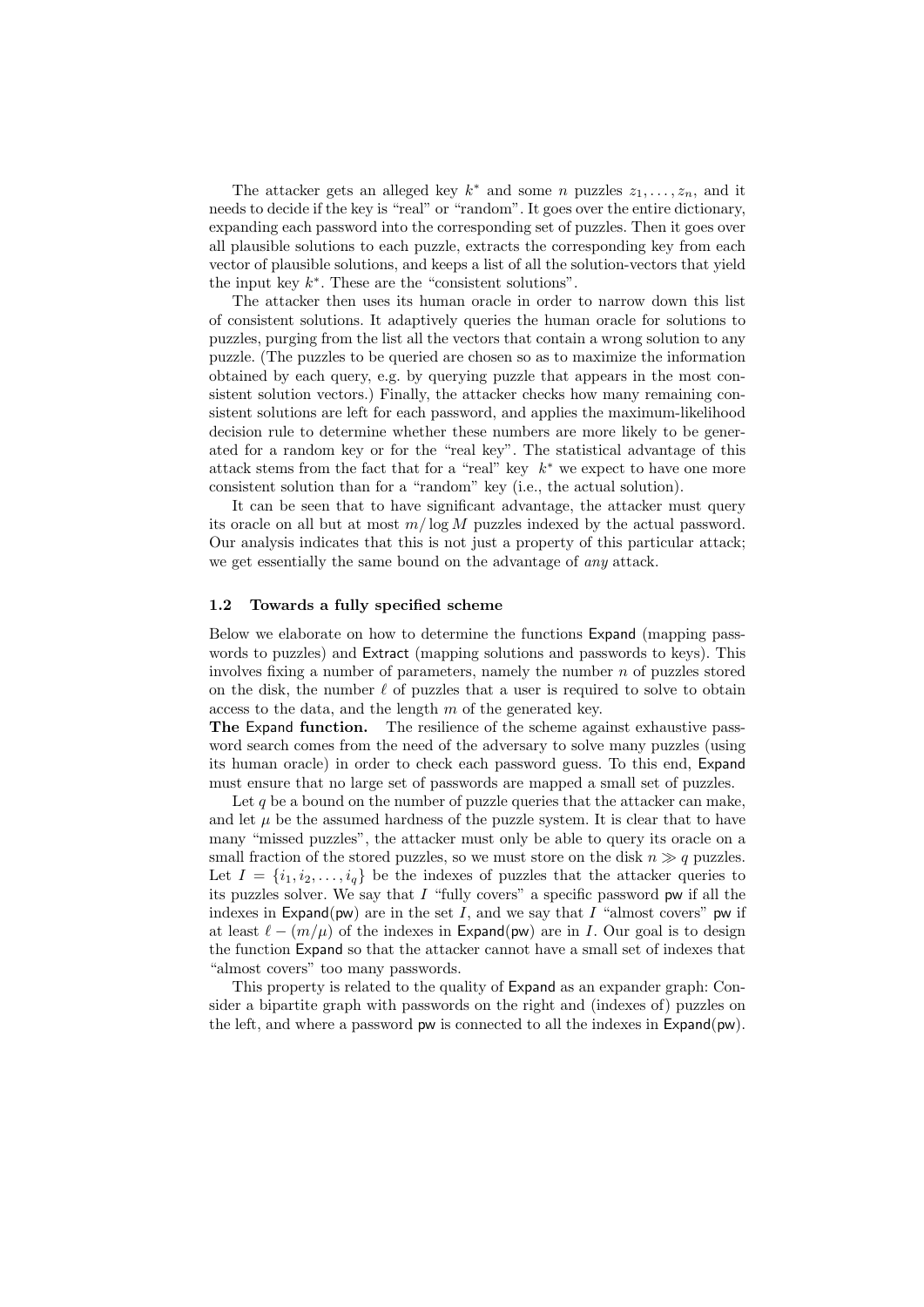Then a good expansion from right to left means that there is no large set of passwords that are fully covered by a small set of indexes (i.e., all their neighbors are included in a small set of indexes). The property that we need is stronger, namely that there is no large set of passwords that are even "almost covered" by a small set of indexes. It terms of expansion, we need that any subgraph of Expand (with the same set of nodes) in which the degree of nodes on the right is  $\ell - \lfloor m/\mu \rfloor$  also has good expansion from right to left.

In Section 3.2 we analyze the cover properties of a truly random Expand function (which essentially tells us what is the best that we can expect from any function) and also briefly discuss plausible explicit constructions for Expand.

The Extract function. Intuitively, the main property needed from function Extract is good randomness extraction, namely to compute a pseudorandom key from a set of solutions that is somewhat unpredictable to the attacker. When using the above modeling of hardness of puzzles, namely that the "right solutions" to the puzzles are indistinguishable from "random solutions" that are drawn from a distribution with sufficient min-entropy, this intuition can be formalized in a straightforward way: namely as long as the input to Extract has sufficient min-entropy, the output should be random. Thus, it is sufficient if the function Extract is a (strong) randomness extractor [NZ96].

### 1.3 Security analysis

We provide two different analyses for the security of our construction. In each of these analyses we bound the advantage of an attacker as a function of the number of queries that it makes to its puzzle-solving oracle. (This is somewhat similar to the case of interactive password-based protocols where the advantage of an attacker is bounded as a function of the amount of interaction between the attacker and the honest participants.) In both analyses we reduce the security of the scheme to the assumption that an attacker cannot distinguish the "right solution" to random puzzles from "random solutions".

The first analysis (Section 4) uses a notion of security that follows the gamebased approach for defining security of keys [BR93,BPR00]. The second analysis (Section 5) is done in the UC security model [Can01]. The "ideal functionality" that we present in this analysis follows the approach of  $\rm [CHK^+05]$ , in that it lets ideal-world adversary make only a limited amount of password queries. This analysis requires some additional properties from the puzzles and an additional "invertibility" property from Extract; see details within.

Organization. Section 2 defines key-generation and recovery schemes (KGR) and human-only solvable puzzles. Section 3 presents the scheme and provides some combinatorial analysis of the properties of Expand. Sections 4 and 5 contain the two analyses of the scheme as described above, Section 6 has a concrete instantiation of the scheme, and Section 7 lists some open research problems. Appendix A suggests some potential implementations of human-solvable puzzles. Throughout, proofs are omitted for lack of space.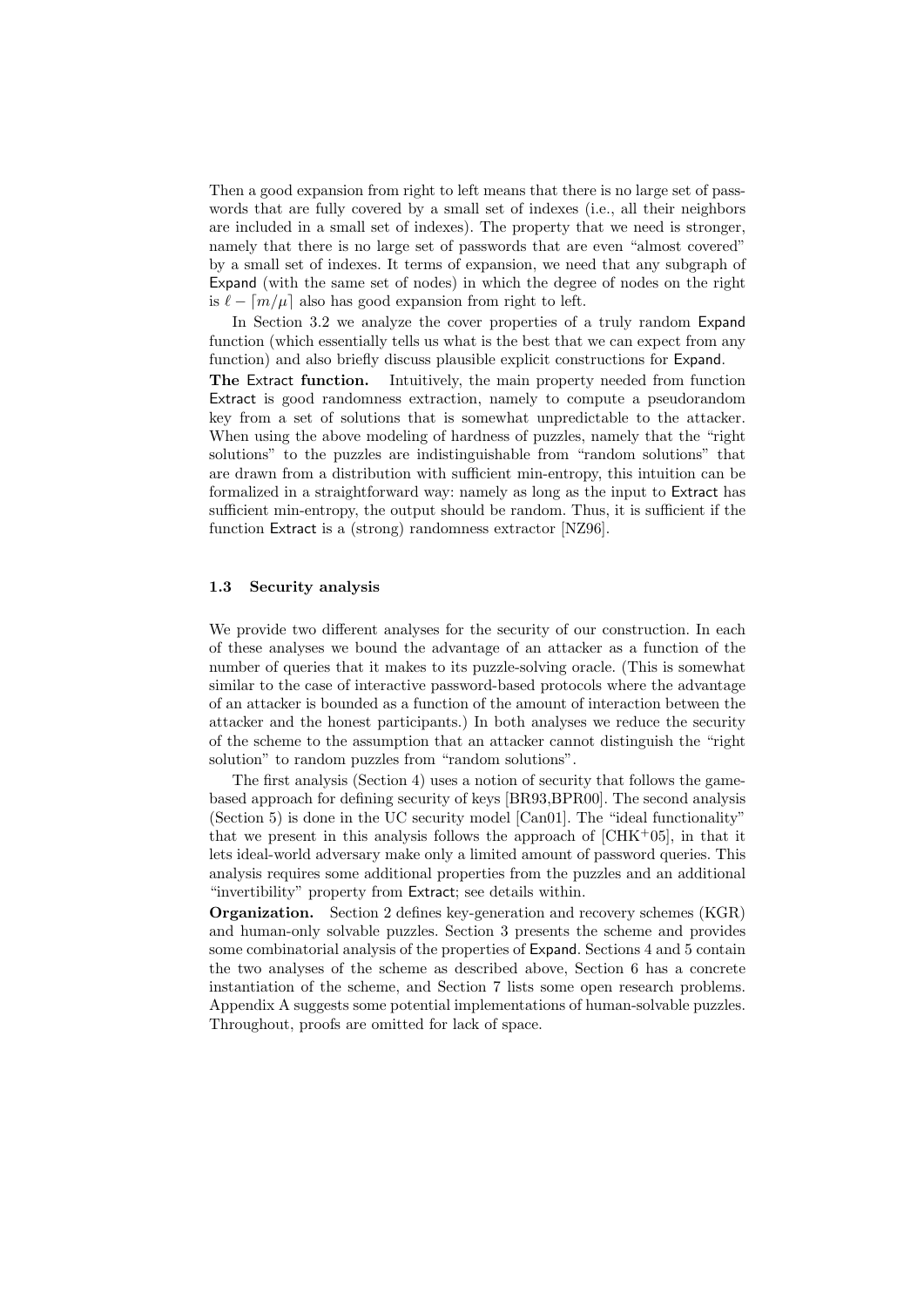# 2 Password-Based Key Generation and Recovery Using Puzzles

Our goal is to generate a random encryption key that is recoverable by the legitimate user but still looks random to an attacker. Namely, we have two procedures: key-generation and key recovery, where the former can potentially store on the disk some information that the latter can use for recovery. In our setting, both of these procedures take as input the user's password (which should be thought of as a "weak secret"). Also, we allow them to interact with the legitimate user, modeled as a puzzle-solving oracle. The formal definition of the needed functionality proceeds as follows:

Definition 1 (Key Generation and Recovery). A key generation and recovery scheme consists of two PPT algorithms with oracle access, (kGen, kRec):

- $(\text{kev}, S) \leftarrow \text{kGen}^H(1^m, \text{pw}, \text{aux})$ . The randomized procedure kGen takes as input the security parameter and a password (and potentially also some other auxiliary input). It is given access to a human puzzle-solver and it outputs a key and (typically) some additional storage S.
- key  $\leftarrow$  kRec<sup>H</sup>(1<sup>m</sup>, pw, S). The procedure kRec takes as input the security parameter, a password, and the additional storage S. It is given access to the oracle H and it returns the key.

The pair (kGen, kRec) is correct with respect to a specific oracle H if for every  $k \in$ **IN**, pw  $\in \{0,1\}^*$  and every (key, S) in the support of kGen<sup>H</sup>(1<sup>m</sup>, pw) it holds that  $kRec^{H}(1^{m}, pw, S) = key$ . In this case we sometime call the triple (kGen, kRec, H) a Key-Generation-and-Recovery system (KGR for short).

The key generation stage can be partitioned to a system set-up stage, which would include the generation of puzzles and is common to all users, and an actual generation stage where the key is generated from the password provided by the user. We do not formally enforce this partitioning to allow for potential optimizations that involve the user in the generation of the puzzles. We also note that the auxiliary input to the key-generation procedure is meant to allow the user to provide some personal input that might help generate (or "personalize") the puzzles; see discussion in the Appendix.

### 2.1 Human-Only Solvable Puzzles

For our purposes, a puzzle is a randomized puzzle-generation algorithm G with the additional property that random puzzles are solvable in a mostly consistent way by most humans. That is, the same person gives the same answer to a given puzzle at different times (although this consistent answer may vary from person to person). To enable asymptotic analysis, we let the puzzle generation algorithm  $G$  take as input the security parameter and also quantify the hardness of the resulting puzzles as a function of the security parameter.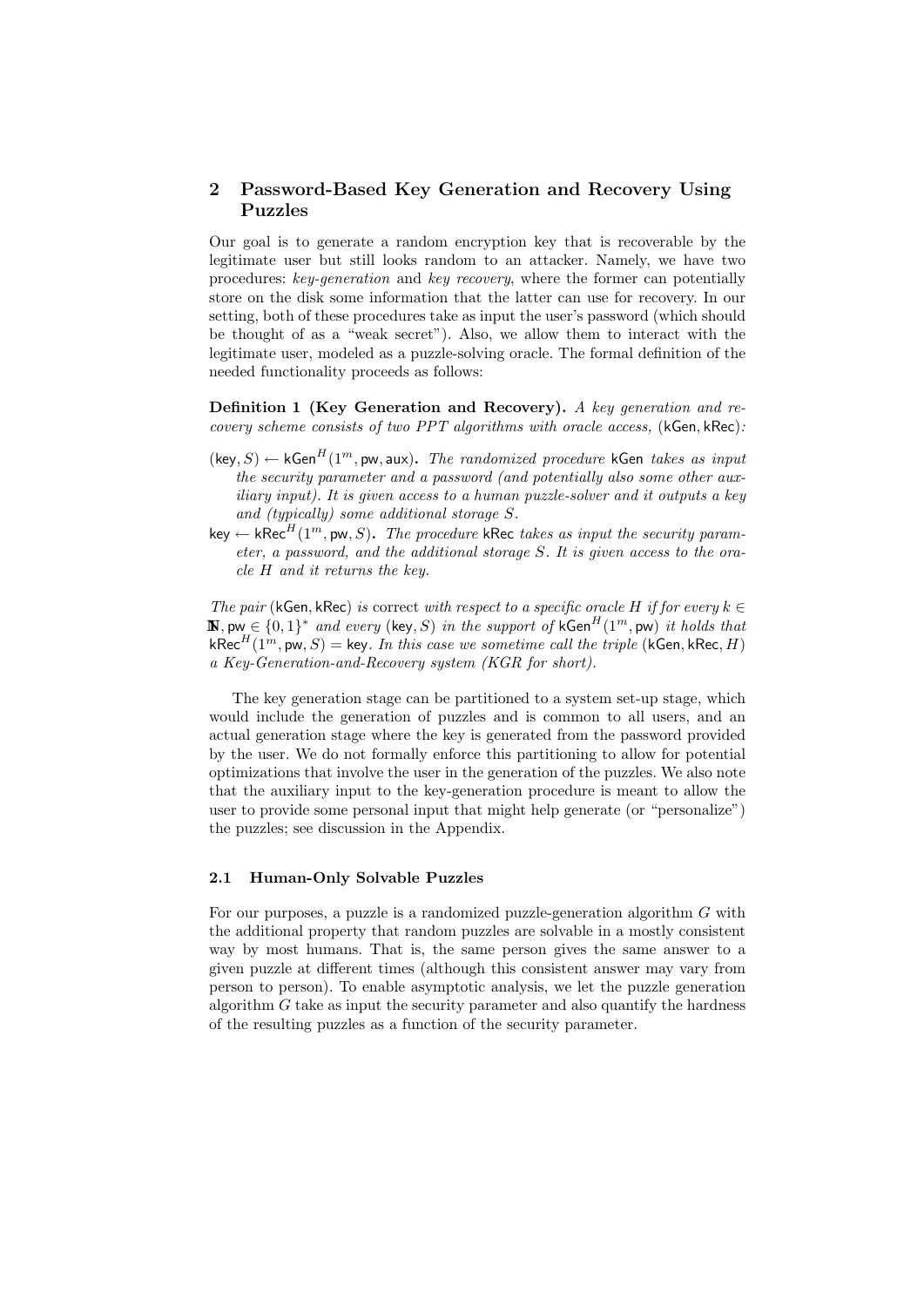**Definition 2 (Puzzles).** A puzzle-system is a pair  $(G, H)$ , where G is a randomized puzzle generator that takes as input  $1<sup>m</sup>$  (with m the security parameter) and outputs a puzzle,  $z \leftarrow G(1^m)$ , and H is a solution function. That is, the value  $a = H(z)$  is the solution of the puzzle z.

In order to be useful for our application, we need the puzzle system to be consistently-solvable by humans but not easily solvable by computers. The specific hardness assumption that we make is that efficient algorithms cannot distinguish the right solution  $H(z)$  from "random". We call this hardness assumption the solution indistinguishability of the puzzle system, and quantify it by the amount of randomness in the "random" solution.

**Definition 3** (Solution indistinguishability). Let  $\mu = \mu(m)$  be a function of the security parameter. A puzzle system  $(G, H)$  has  $\mu$  bits of pseudo-entropy if for every puzzle z in the support of the output of  $G(1^m)$  there is a distribution  $R(z)$ with min-entropy at least  $\mu(m)$  such that the correct solution is indistinguishable from a solution taken randomly from  $R(z)$ , even when given both correct and random solution to polynomially many other puzzles. That is, for every polynomial  $n = n(m)$  the following two ensembles are computationally indistinguishable:

$$
\left\{ (z_1, a_1, (z_2, a_2, a'_2), \ldots, (z_n, a_n, a'_n)) : \begin{array}{l} z_1, \ldots, z_n \stackrel{\$}{\leftarrow} G(1^m), \ a_1 \leftarrow H(z), \\ a_i \leftarrow H(z_i), \ a'_i \stackrel{\$}{\leftarrow} R(z_i) \ (i = 2 \ldots n) \end{array} \right\}_m \right\}
$$

and

$$
\left\{ (z_1, a'_1, (z_2, a_2, a'_2), \ldots, (z_n, a_n, a'_n)) : \begin{array}{l} z_1, \ldots, z_n \stackrel{\$}{\leftarrow} G(1^m), \ a'_1 \stackrel{\$}{\leftarrow} R(z), \\ a_i \leftarrow H(z_i), \ a'_i \stackrel{\$}{\leftarrow} R(z_i) \ (i = 2 \ldots n) \end{array} \right\}_m \right\}
$$

We note that if the puzzle system is a CAPTCHA where the puzzles can be generated together with their solution, and if the distributions  $R(z)$  are efficiently samplable given z, then there is no need for the tuples  $(z_i, a_i, a'_i)$ . Also, a simple hybrid argument shows that t-fold repetition of  $(G, H)$  multiplies the pseudoentropy by t:

**Observation 1** Let  $\mu$ , t be functions of the security parameter where t is polynomially bounded. Let  $(G, H)$  be a puzzles system, and let  $(G<sup>t</sup>, H<sup>t</sup>)$  be the t-fold repetition of it, where t puzzles are generated and solved independently. If  $(G, H)$ has  $\mu$  bits of pseudo-entropy then  $(G^t, H^t)$  has t $\mu$  bits of pseudo-entropy.  $\square$ 

Finally, we reiterate that the security models that are described in subsequent sections give the adversary access to the same oracle  $H$  that is used by the scheme. This represents the fact that, for analyzing security, we make the worstcase assumption that all humans provide the same answer to the same question, thus the adversary can employ other humans to reproduce the answers provided by the legitimate user. One can possibly model the case where people predict the answers of each other only in a "partial", or "noisy" way. Still, it is stressed that for the correctness of the scheme we only need that the same user answers consistently with itself.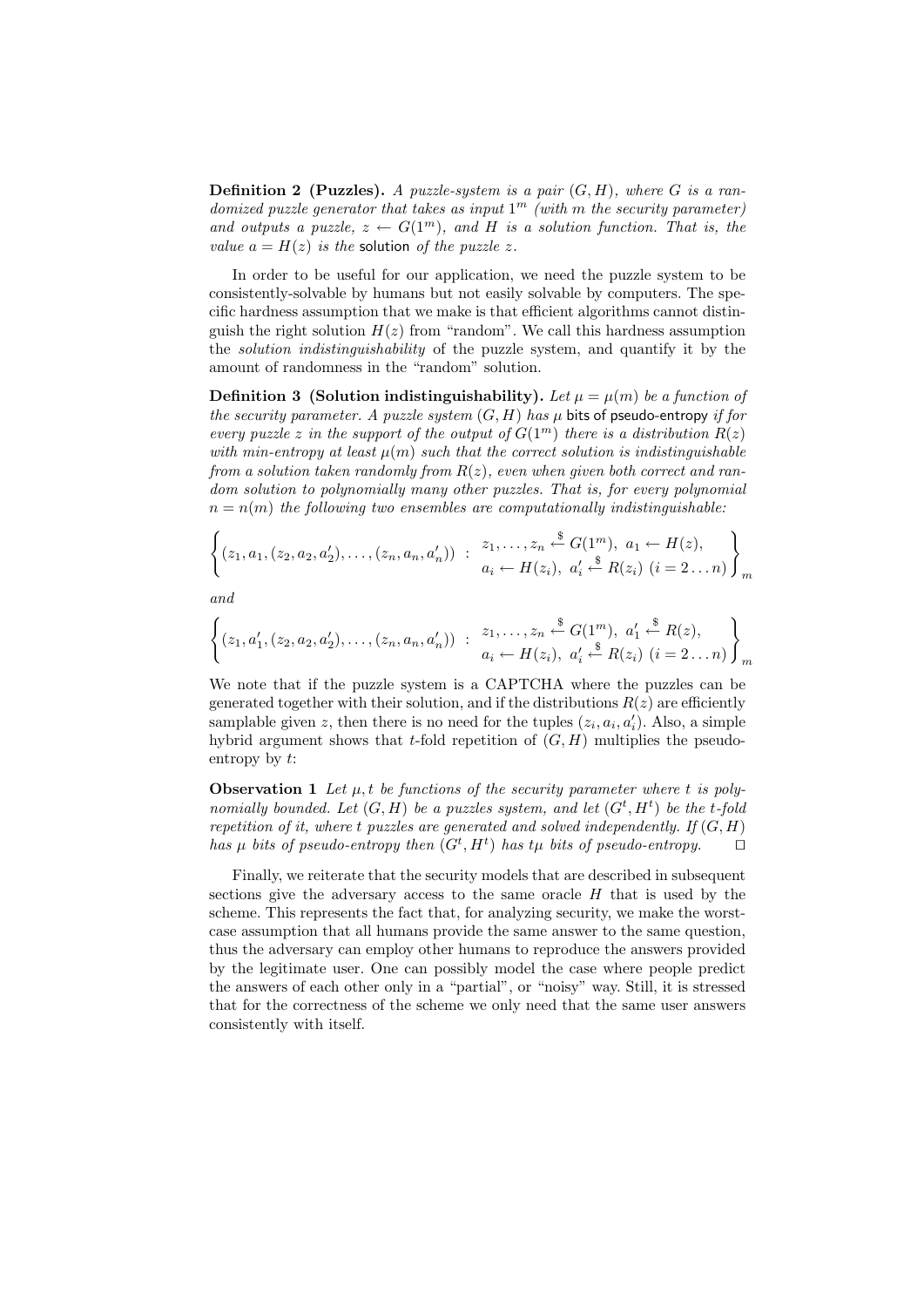## 3 The Scheme

The scheme uses a puzzle system  $(G, H)$  as above, where G is used directly by the key-generation procedure and  $H$  is assumed to be available as an oracle at both key-generation and key-recovery time. The scheme depends on two internal parameters: the number of puzzles that are stored on the disk (denoted  $n$ ) and the number of puzzles that the user needs to solve (denoted  $\ell$ ). We think of  $\ell$ as a constant or a slowly increasing function, and  $n = poly(k)$ . In addition, we have a universe W of passwords (e.g.,  $W = \{0,1\}^{160}$  if using SHA1 to hash the real password before using it.)  $W$  should not be confused with the potential dictionary  $D \subset W$  from which passwords are actually chosen, which is not known when the scheme is designed. The scheme uses two randomized functions,  $\mathsf{Expand}_{r_1}: W \to [n]^{\ell}$  and  $\mathsf{Extract}_{r_2}:\{0,1\}^{*} \to \{0,1\}^{m},$  that are discussed later in this section. Given all these components, denote  $n = n(m)$  and  $\ell = \ell(m)$ , and the scheme works as follows:

- kGen<sup>H</sup>(1<sup>m</sup>, pw). Generate n puzzles,  $z_i \leftarrow G(1^m)$ ,  $i = 1, 2, ..., n$ , and choose the keys  $r_1, r_2$  for Expand and Extract at random. (This can perhaps be carried out off-line at system setup.) Then set  $\langle i_1, ... i_\ell \rangle \leftarrow \textsf{Expand}_{r_1}(\textsf{pw})$  and query the oracle H for the solutions, setting  $a_{i_j} \leftarrow H(z_{i_j})$  for  $j = 1, \ldots, \ell$ . Finally, compute  $\text{key} \leftarrow \text{Extract}_{r_2}(a_{i_1}, \ldots, a_{i_\ell}, \text{pw})$  and then all the solutions are discarded. The "additional storage" that is saved to the disk consists of the puzzles  $\langle z_1, z_2, \ldots, z_n \rangle$  and the keys  $r_1, r_2$ .
- $\mathsf{kRec}(1^m, \mathsf{pw}, \langle z_1, \ldots, z_n \rangle, r_1, r_2)$ . Compute the indexes  $\langle i_1, ... i_\ell \rangle \leftarrow \mathsf{Expand}_{r_1}(\mathsf{pw}),$ query the oracle H for the solutions  $a_{i_j} \leftarrow H(z_{i_j})$  for  $j = 1, \ldots, \ell$ , and recover the key as  $\text{key} \leftarrow \text{Extract}_{r_2}(a_{i_1}, \ldots, a_{i_\ell}, \text{pw}).$

We remark that if the puzzle system in use is in fact a CAPTCHA system (where puzzles are generated together with their solution) then the key-generation procedure need not query the oracle  $H$ . Also, if the puzzle system is such that puzzles remain hard to solve even when the randomness of G is known (and Expand is a random oracle) then the puzzles need not be stored at all. Instead, the value  $\mathsf{Expand}(\mathsf{pw})$  can be used as the randomness to G, thus generating the puzzles "on the fly".

#### 3.1 The function Extract

The role of Extract is to extract an  $m$ -bit pseudorandom key from the pseudoentropy in the human solutions to the puzzles. Given our solution indistinguishability assumption (cf. Definition 3), this can be achieved by using a strong randomness extractor [NZ96] for the function Extract, as long as we are willing to live with some loss of pseudo-entropy (since to get a close-to-random  $m$ -bits output from an extractor you need  $m' > m$  bits of min entropy in the input). Below and throughout the analyses, we therefore assume that Extract is a strong extractor (e.g., a pairwise-independent hash function) and denote by  $m'$  the amount of min-entropy that is needed in the input to Extract in order for the output to be close to a uniform m-bit string.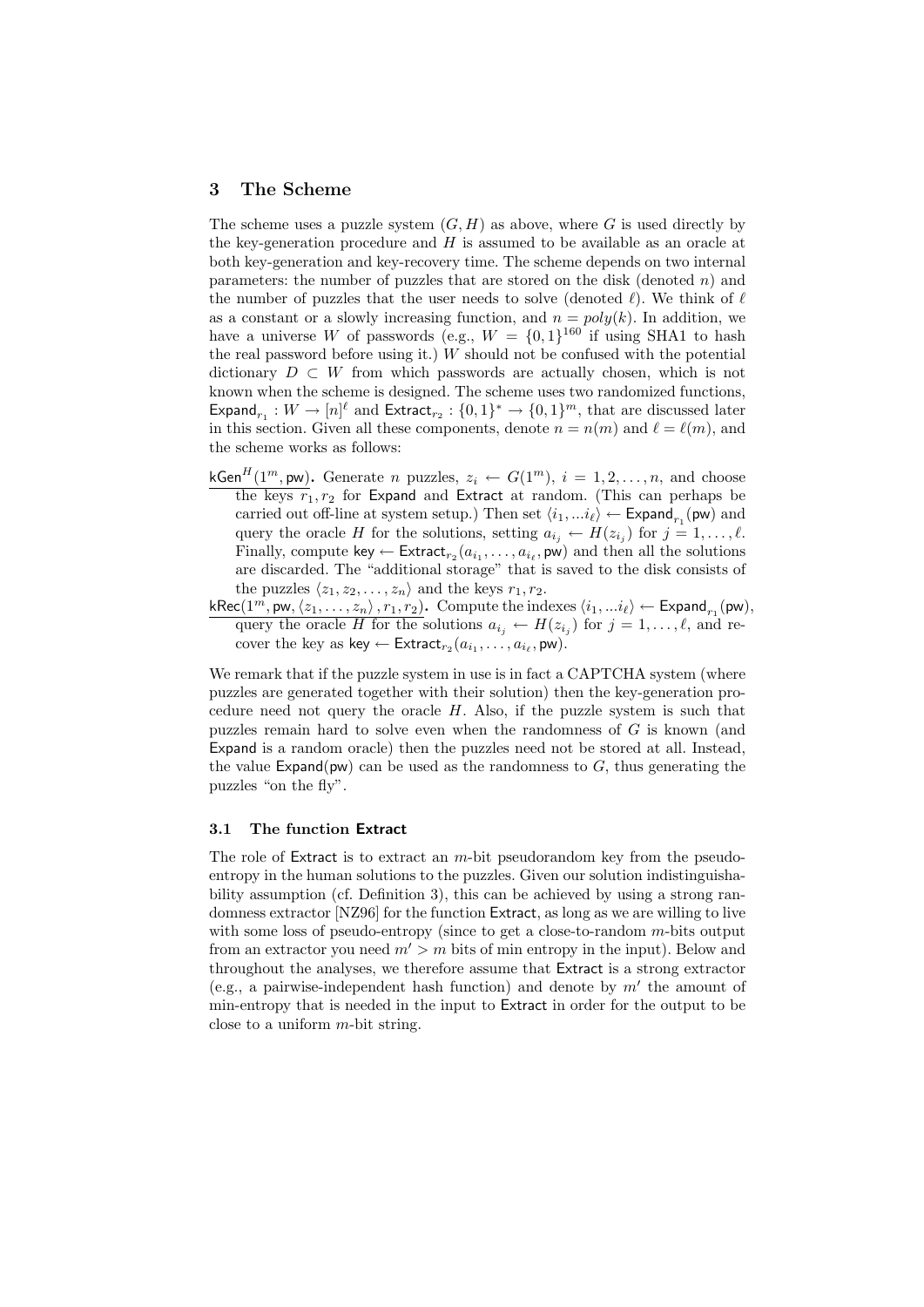#### 3.2 The function Expand

The role of the function Expand is to map passwords to indexes of puzzles in such a way that the attacker would have to solve many puzzles (i.e., invoke the puzzlesolving oracle  $H$  many times) to check each new password guess. Specifically, our goal is to make sure that as long as the attacker does not make too many queries to its puzzle-solving oracle, most passwords would have enough unsolved puzzles to get  $m' > m$  bits of pseudo-entropy. (Recall that m' is the amount of min-entropy that is needed in the input to Extract in order for the output to be close to a uniform  $m$ -bit string.)

To make this more precise, fix the randomness  $r_1$  and think of the function  $E =$  Expand<sub>r<sub>1</sub></sub> as a bipartite graph with the password universe W on the right and the indexes  $\{1,...,n\}$  on the left, and where each  $\mathsf{pw} \in W$  is connected to all the indexes in  $E(pw)$ . If the puzzle system has  $\mu$  bits of pseudo-entropy then we denote by  $\ell^* \stackrel{\text{def}}{=} \lceil m'/\mu \rceil$  the number of puzzles that the attacker should miss in order for the key to be pseudo-random.

We say that a set I of indexes on the left almost covers a password  $pw \in W$ on the right if pw has no more than  $\ell^*$  neighbors that are not in I. (I.e., pw has at least  $\ell - \ell^*$  neighbors in I.) The almost-cover of a set I relative to mapping E, dictionary  $D$  and parameter  $\ell^*$  is:

$$
\mathsf{acvrSet}_{\ell^*}(I,E,D) \stackrel{\rm def}{=} \{\mathsf{pw} \in D: \ |E(\mathsf{pw}) \setminus I| \leq \ell^* \}.
$$

What we want is that for any set of  $q \ll n$  puzzles  $z_{i_1},..., z_{i_q}$  that the attacker has solutions for, and any (large enough) potential dictionary  $D \subset W$ , the set  $I = \{i_1, ..., i_q\}$  only covers a small fraction of the passwords in D. We denote by acvr $_{\ell^*}(q, E, D)$  the cover number of  $E,$  namely the fraction of passwords in  $D$ that can be almost-covered by  $q$  puzzles:

$$
\left. \begin{array}{l} \max\limits_{\mathbf{z} \in \mathcal{X}} \left| \mathsf{acvrSet}_{\ell^*}(I,E,D) \right| \\ \text{acvr}_{\ell^*}(q,E,D) \stackrel{\text{def}}{=} \frac{|I|=q}{|D|} \end{array} \right|
$$

We would like the expected cover-number of  $\text{Expand}_{r_1}$  (over the choice of  $r_1$ ) to be sufficiently small . The property of having a small cover number is related to the expansion of the graph  $E$  (from right to left): We want any large enough subset of the nodes on the right to have more than  $q$  neighbors on the left, even when removing  $\ell^*$  edges from every node. In other words, every subgraph of  $E$ where the degree of nodes on the right is  $\ell - \ell^*$  should be a good expander.

To get a sense of the obtainable parameters, we first provide an analysis in the random-oracle model (i.e., assuming that Expand is a random function). Later we discuss solutions based on limited independence and speculate about other plausible constructions.

The cover number of a random function. The following technical lemma bounds the probability of having a very large cover number in terms of various parameters of the system. This lemma depends on many parameters so as to make it applicable in many different settings. We later give an example of some specific setting.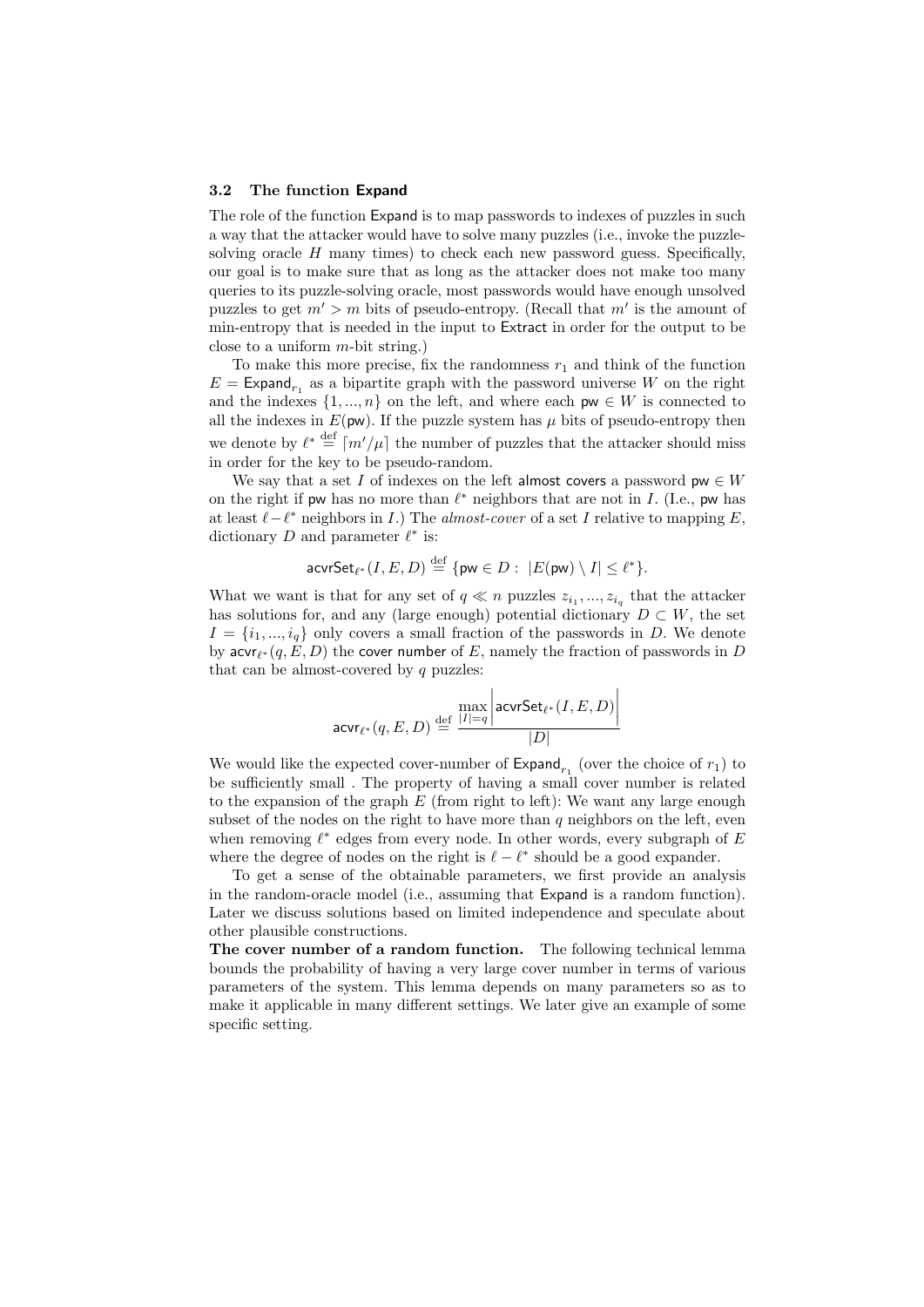**Lemma 2.** Fix  $\ell, \ell^*, n, q \in \mathbb{N}$  such that  $q < n$  and  $\ell^* = (1 - \alpha)\ell$  for some  $\alpha > 0$ , and also fix some finite set  $D \subset W$ . Denote  $\epsilon \stackrel{\text{def}}{=} 2^{H_2(\alpha)}(q/n)^{\alpha}$  where  $H_2$  is the binary entropy function. If  $\epsilon^{\ell}$  is small enough so that there exists  $\rho > 0$  for which

$$
e \cdot (\epsilon^{\ell})^{\rho/(1+\rho)} < \frac{(1+\rho)H_2(q/n)}{\log\left(1/\epsilon^{\ell}\right)|D|/n}
$$

then for any  $\delta > 0$  we have

$$
\Pr_E \left[ \text{acvr}_{\ell^*}(q, E, D) > (1 + \delta) \frac{(1 + \rho)H_2(q/n)}{\log(1/\epsilon^{\ell})|D|/n} \right] < 2^{-n\delta H_2(q/n)}
$$

where the probability is taken over choosing a random function  $E: D \to [n]^{\ell}$ .

 $\Box$ An example. Assume that we have  $q/n = 0.01$ ,  $|D| = n$ ,  $\ell = 8$  and  $\ell^* = 4$ . In this case we have  $\alpha = (\ell - \ell^*)/\ell = 1/2$  and therefore  $\epsilon = 2^{H_2(\alpha)}(q/n)^{\alpha} =$  $2\sqrt{q/n} = 0.2$ , and  $H_2(q/n) \approx 0.0808$ . One can verify that in this case  $e \log(1/\epsilon^{\ell})/2$  $H_2(q/n) \approx 625 = 1/\epsilon^{\ell/2}$  which means that the requirement in the assertion of Lemma 2 is satisfied for  $\rho = 1$ . Plugging these values for  $\rho, \epsilon, \ell$  and  $H_2(q/n)$  in the expression from Lemma 2 we get for any  $\delta > 0$ 

$$
\Pr_E \left[ \mathsf{acvr}_{\ell^*}(q,E,D) > (1+\delta) \cdot 0.0087 \right] < 2^{-n\delta/12.38}
$$

It follows that the expected value of  $a$ cvr over the random choice of  $E$  is at most  $(1 + \delta) \cdot 0.087 + 2^{-n\delta/12.38}$ . Assuming large enough value for  $n$  (e.g.,  $n > 4000$ ) and plugging a small enough value for  $\delta$ , this expected value is no more than 0.9%.

Note that the trivial way of "almost covering" passwords in this case will be for the attacker to make four queries for each password, and since we assume that there are *n* passwords and we have  $q/n = 0.01$  then the fraction of passwords that will be almost covered this way will be  $0.01/4=0.25\%$ . Hence, in this case the upper bound tells us that the attacker cannot do better than four times the obvious attack.

Limited independence. Storing a completely random function from the password universe  $W$  to the set of puzzle indexes  $[n]$  is not realistic in most cases. A first attempt at obtaining a concrete construction is to replace a completely random mapping with an  $X$ -wise independent mapping for some  $X$ . (In terms of storage on the disk, it is acceptable to store a description of an  $O(n)$ -wise independent function, since we anyway need  $O(n)$  storage to store the n puzzles.)

When Expand is  $\ell t$ -wise independent then one can use the  $t$ -moment inequality instead of Chernoff bound. The bound that we get for any  $\delta > 0$  is

$$
\Pr_E \left[ \mathsf{acvr}_{\ell^*}(q,E,D) > \tau + \delta \right] \quad < \quad \binom{n}{q} \cdot \frac{\tau}{\delta^t |D|^{t/2}},
$$

where again we have  $\epsilon \stackrel{\text{def}}{=} 2^{H_2(\alpha)}(q/n)^{\alpha}$ . Using an  $\ell n$ -wise independent mapping (so  $t = n$ ) and setting  $\delta = 2/\sqrt{|D|}$  we get

$$
\Pr_E \left[ \mathsf{acvr}_{\ell^*}(q,E,D) > \tau + \frac{2}{\sqrt{|D|}} \right] < {n \choose q} \cdot \frac{\tau}{2^n} < 2^{q \log n - n}
$$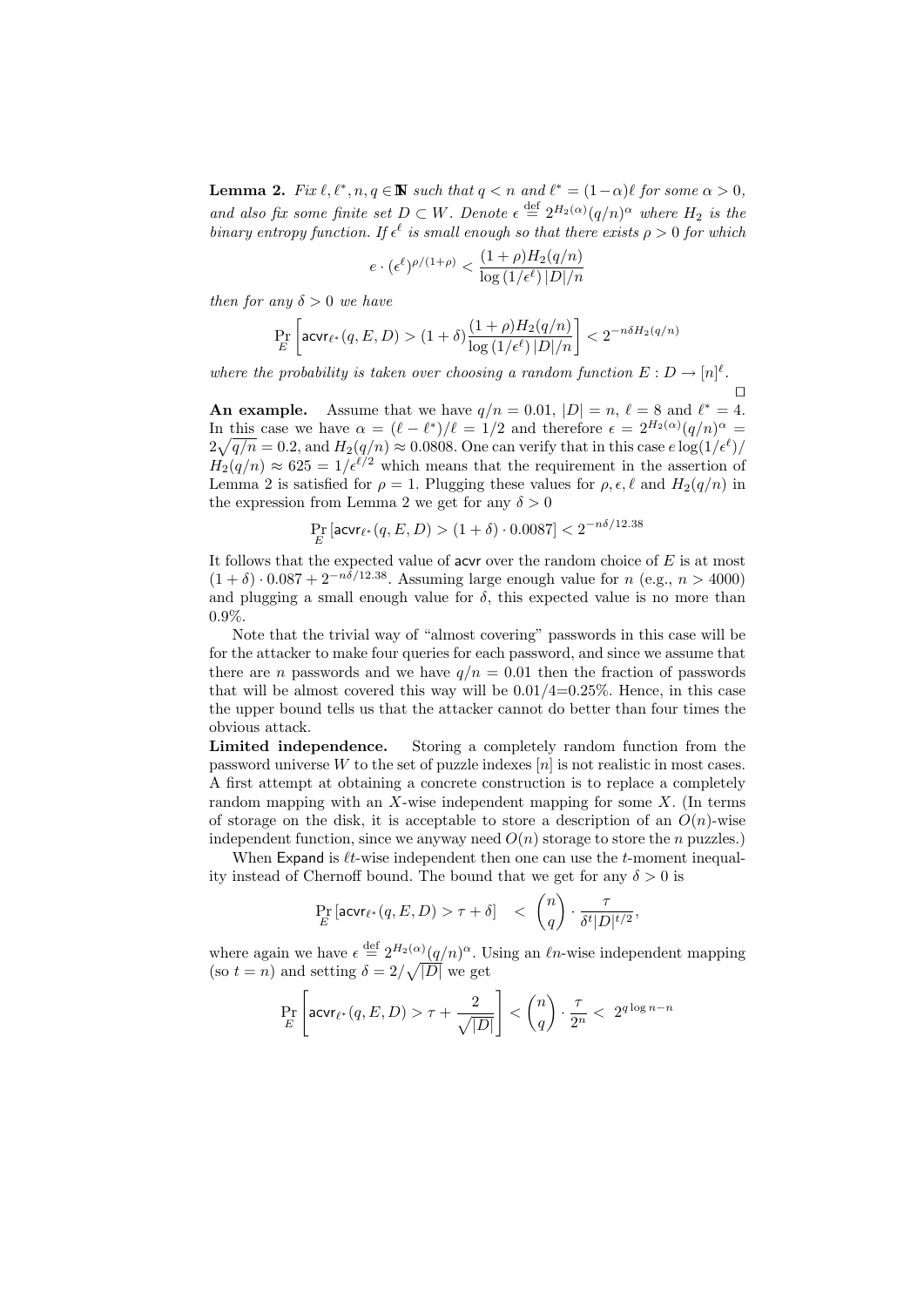We thus get:

**Lemma 3.** Fix  $\ell, \ell^*, n, q \in \mathbb{N}$  such that  $\ell^* = (1 - \alpha)\ell$  for some  $\alpha > 0$  and  $q \leq n/(4 \log n)$ , and fix a finite set D such that  $|D| > n$ .

The expected value of  $\texttt{acvr}_{\ell^*}(q, E, D)$  over the choice of E as an  $\ell^n$ -wise independent mapping from W to [n] is at most  $\epsilon^{\ell} + 2/\sqrt{|D|} + 2^{q \log n - n}$  where  $\epsilon \stackrel{\text{def}}{=} 2^{H_2(\alpha)}(q/n)$  $\alpha$ .

More efficient constructions. Although feasible, the solution of using  $\ell n$ wise independent mapping is far from being satisfactory, as it entails very large storage and computational cost. Providing more efficient constructions that are provably good is an open problem.

One possible direction here is to extend for our purposes the result of Alon et al. [ADM<sup>+</sup>99]. In that work they considered a mapping from n balls to n buckets, and analyzed the size of the largest bucket. They proved that although "generic pairwise independent function" cannot ensure anything smaller than  $n^{1/2}$ , using a random linear mapping (over the binary field) has expected largest bucket of only  $\tilde{O}(\log n)$ . This can be thought of as a very special case of our application with  $\ell = q = 1, \, \ell^* = 0$  and  $|D| = n$ . We thus speculate that perhaps using  $\ell$  independent linear maps could give us a reasonable bound also for our application.

# 4 Game-Based Security Analysis

In this section we analyze the security of our scheme with respect to a "gamebased" notion of security (as in [BR93]). In the formulation below the key generation scheme is run on a password pw that was randomly chosen from a dictionary. The adversary is then given the generated storage, plus a value that is either the real generated key or a random value of the same length. In addition, the adversary is given oracle access to  $H$ . The adversary's advantage in distinguishing between the two cases is measured as a function of the number of  $H$ -queries  $(q)$ , and the size of the dictionary from which the passwords are chosen  $(d)$ :

Definition 4 (Game-based security definition). Let  $\alpha : \mathbb{N} \times \mathbb{N} \to [0,1]$  be a function, let  $(kGen, kRec, H)$  be a key-generation and recovery system, and let C be a class of attackers with oracle access.

We say that (kGen, kRec, H) is secure up to  $\alpha$  with respect to C if for any attacker  $A \in \mathcal{C}$ , any polynomially related  $d, m, q \in \mathbb{N}$  and any  $D \subset W$ ,  $|D| = d$ , the following two probabilities differ by at most  $\alpha(d, q)$  + negl(m), where negl is a negligible function:

$$
p_{\text{real}}(A) \stackrel{\text{def}}{=} \Pr[\text{pw} \in_R D, (\text{key}, S) \leftarrow \text{kGen}^H(1^m, \text{pw}) : A^{H_q}(\text{key}, S) = 1]
$$
  

$$
p_{\text{rand}}(A) \stackrel{\text{def}}{=} \Pr[\text{pw} \in_R D, (\text{key}, S) \leftarrow \text{kGen}^H(1^m, \text{pw}),
$$
  

$$
\text{key}' \in_R \{0, 1\}^{|\text{key}|} : A^{H_q}(\text{key}', S) = 1]
$$

where  $H_q$  answers the first q queries as H does, and answers later queries by  $\perp$ .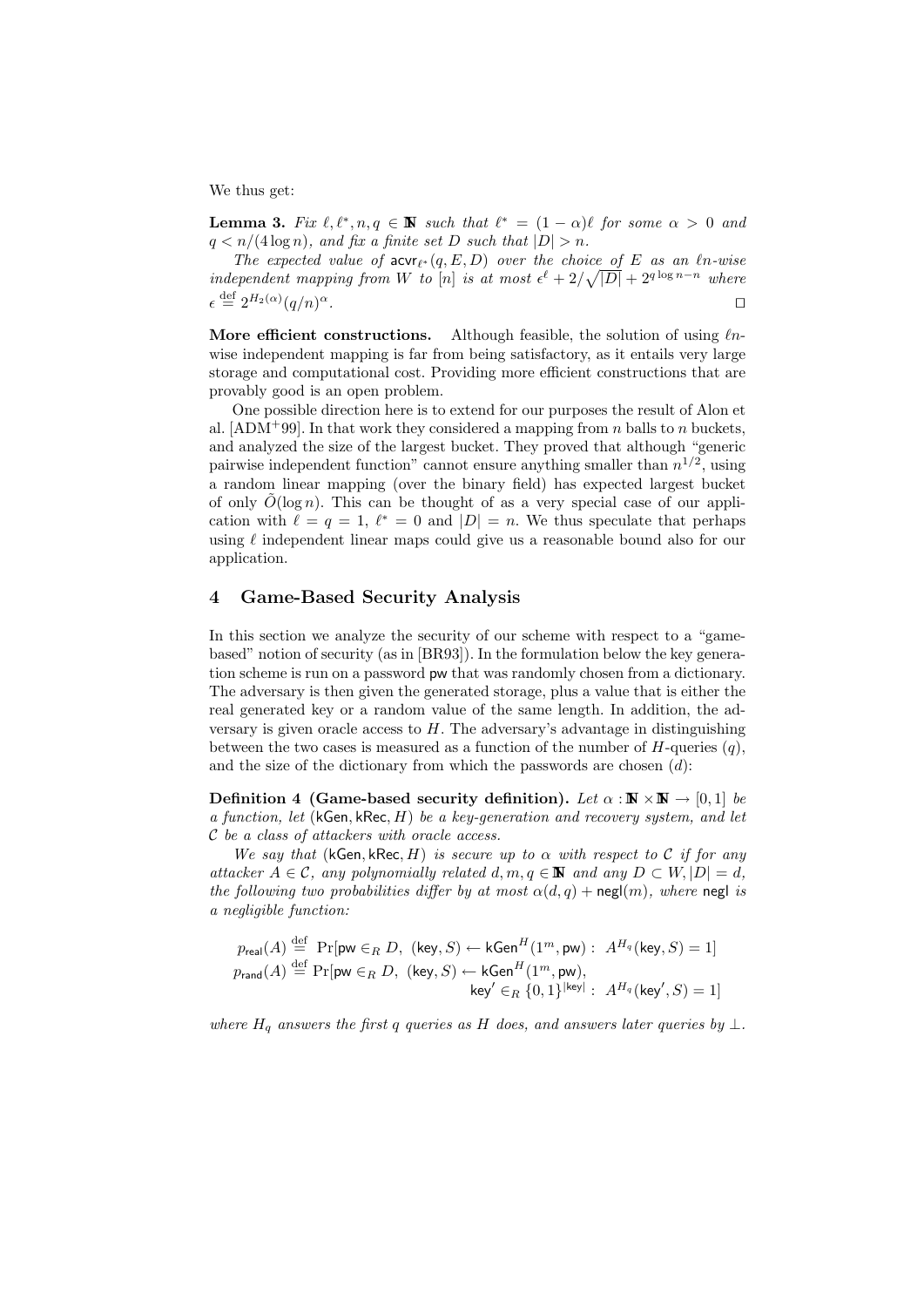Conservative adversaries. For our analysis to go through, we need to restrict the attacker to only query its puzzle-solving oracle  $H$  on puzzles that explicitly appear in the storage  $S$  of the scheme. This is done to prohibit "puzzle mauling" attacks" as discussed in Section 2.1. Essentially, this restriction reflects the assumption that each  $H$ -query helps in answering only a single puzzle, and that getting an H-answer to a puzzle does not help solving another puzzle.

Definition 5 (Conservative adversaries). An adversary against our KGR scheme is called conservative if it only queries its oracle on puzzles that are explicitly included in the "additional storage" output of the key-generation routine.

Security statement. We are now ready to state our main result concerning the security of our scheme. Let m be the security parameter and let  $\delta, \mu, d, \ell, m', n, q$ be other parameters (that may be functions of the security parameter), and denote  $\ell^* \stackrel{\text{def}}{=} \lceil m'/\mu \rceil$ . Below we assume that that  $\binom{\ell}{\ell^*}$  is polynomial in m. (Recall that  $\ell$  is the number of puzzles that the honest user needs to solve, so we typically think of it as a constant or  $\log m$ , hence assuming that  $\binom{\ell}{\ell^*}$  is polynomial in m is reasonable.)

Let  $\mathsf{Expand}_{r_1}$  be a randomized mapping of passwords to indexes and let Extract<sub>r<sub>2</sub></sub> be a strong randomness extractor [NZ96], extracting m bits that are δ away from uniform given any distribution with  $m'$  bits of min-entropy. Lemma 4 below essentially asserts that as long as there are at least  $m'$  bits of pseudoentropy in the puzzles that are mapped to the right password but are not queried by the attacker, the attacker cannot have any significant advantage in distinguishing real from random. Specifically, we show that the advantage of the attacker is essentially the fraction of passwords in the dictionary that are almost covered by its queries to the puzzle-solving oracle.

Lemma 4. Under the conditions from above, the scheme from Section 3 using Expand and Extract is secure up to  $\alpha$  with respect to the class of conservative adversaries, where  $\alpha$  is defined as

$$
\alpha(d,q) \stackrel{\mathrm{def}}{=} \delta + \max_{|D| = d} E_{r_1}\left[\mathsf{acvr}_{\ell^*}(q, \mathsf{Expand}_{r_1}, D)\right].
$$

Comment. We note that the solution indistinguishability assumption and the use of strong extractor can be replaced with the more specific assumption that the output of Extract is pseudorandom. Namely, we can assume directly that given  $\ell^*$  puzzles without their solution and  $\ell - \ell^*$  puzzles with solution and given  $r_2$  and key, an attacker cannot tell if the key was computed as  $\textsf{Extract}_{r_2}(a_1, a_2, \ldots)$  or was chosen at random. The proof under this (weaker) assumption is very similar to the proof of Lemma 4.

# 5 UC security analysis

In our second security analysis we use the UC security framework [Can01], and the presentation here assumes familiarity with this framework. We incorporate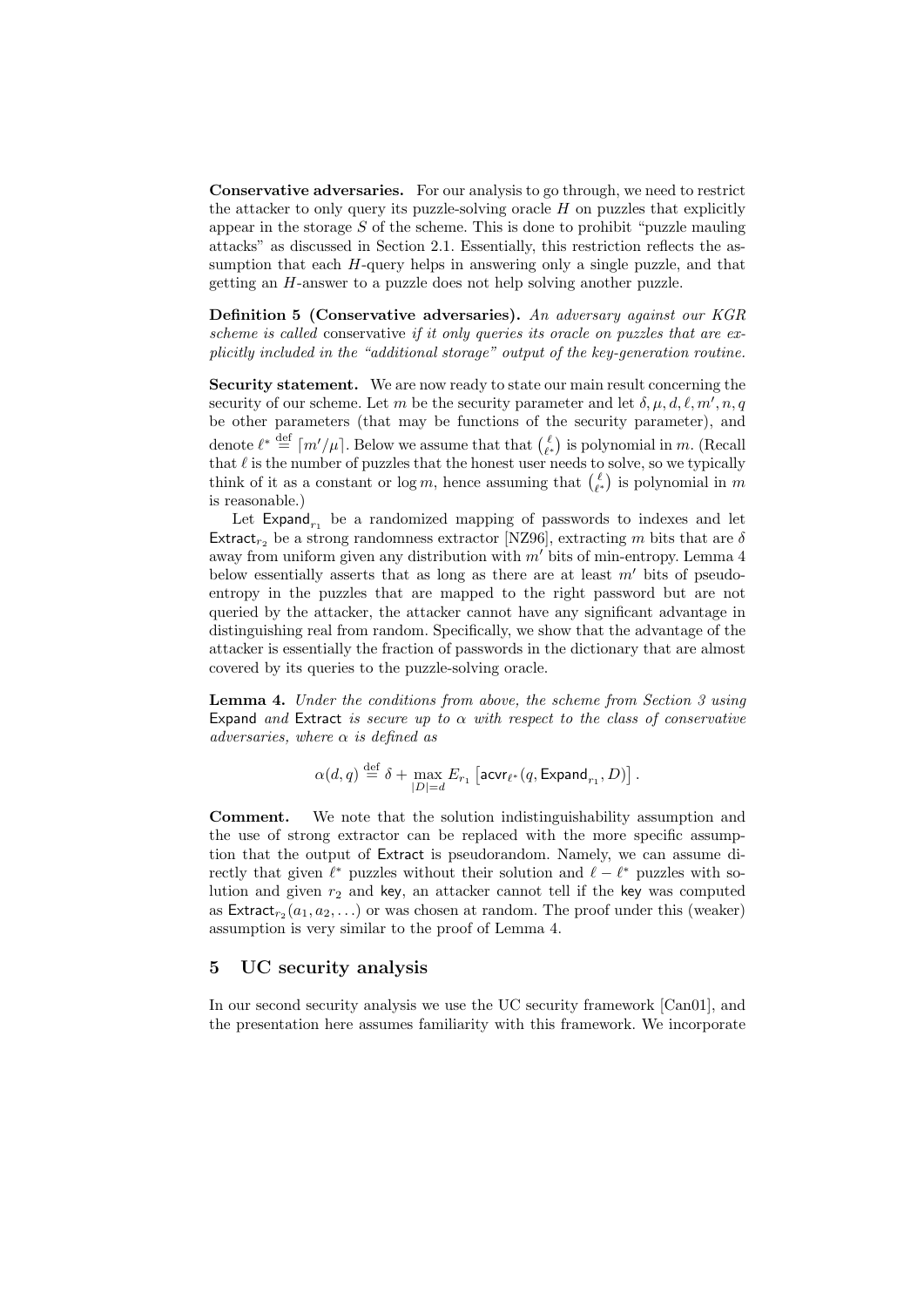the human oracle  $H$  in the model by providing the adversary and the parties running the protocol with access to  $H$ . The environment is not given direct access to  $H$ ; rather, it has access to  $H$  only via the adversary. This restriction represents the assumption that the puzzles used in an instance of the protocol are "local" to that instance, in the sense that they are generated within that instance, and furthermore the corresponding solutions are not affected by external events.

In addition, as in Section 4 we focus on conservative adversaries that ask H only on puzzles that were directly provided by the protocol. This technical restriction represents the "meta-assumption" that the puzzles are such that obtaining a solution for one puzzle does not help in solving a different puzzle. (Admittedly, this assumption may not always hold, and somewhat restricts the pool of potential implementations.)

The ideal password-based key generation and recovery functionality. We define the ideal functionality representing the security specification that we wish to obtain. The functionality,  $\mathcal{F}_{PKGR}$ , is presented in Figure 1.  $\mathcal{F}_{PKGR}$  is parameterized by a dictionary  $D$  of possible passwords, the maximum number  $p$ of allowable password queries by the adversary, and the length  $m$  of the generated key. At the first activation  $\mathcal{F}_{PKGR}$  expects the user to provide a password pw, along with a session identifier sid. (Formally, the sid may specify the identities of the user and the computer.)  $\mathcal{F}_{PKGR}$  then generates a random m-bit key key and outputs it to the computer. Finally, it notifies the adversary that a key was generated. If pw is not in the dictionary then it also gives it to the adversary in full. (Formally this means that no security is guaranteed for passwords not in the dictionary. But note that the scheme itself does not depend on the actual dictionary, so we can always let the parameter  $D$  be the set of passwords that are "actually used by users".)

Next, whenever  $\mathcal{F}_{PKGR}$  receives a password pw' together with a request to recover the key, it outputs the key to the computer only if  $pw'$  is the same as the stored password. This request may come from anyone, not only the legitimate user. Finally,  $\mathcal{F}_{PKGR}$  answers up to p password guesses made by the adversary.

The main security guarantee of  $\mathcal{F}_{PKGR}$  is that the adversary can make only p password guesses. If none of these guesses succeeds, then the key is indistinguishable from a truly random  $m$ -bit key. For reasonable values of  $m$ , this provides strong cryptographic security. Also,  $\mathcal{F}_{PKGR}$  makes no mention of puzzles. Indeed, puzzles are treated as part of the implementation, geared toward limiting the number of password guesses.

Note that  $\mathcal{F}_{PKGR}$  obtains the password directly from the environment. This formulation (which follows the formulation in  $[CHK<sup>+</sup>05]$ ) provides some strong guarantees. First, there is no a-priori assumption on the distribution from which the password is taken, as long as it is taken from  $D$ . In fact, this distribution may not even be efficiently generatable, since it may depend on the initial input of the environment. Second, we are guaranteed that in any scheme that realizes  $\mathcal{F}_{\text{PKGR}}$  the local storage of the computer cannot be correlated in any way with the password and the key.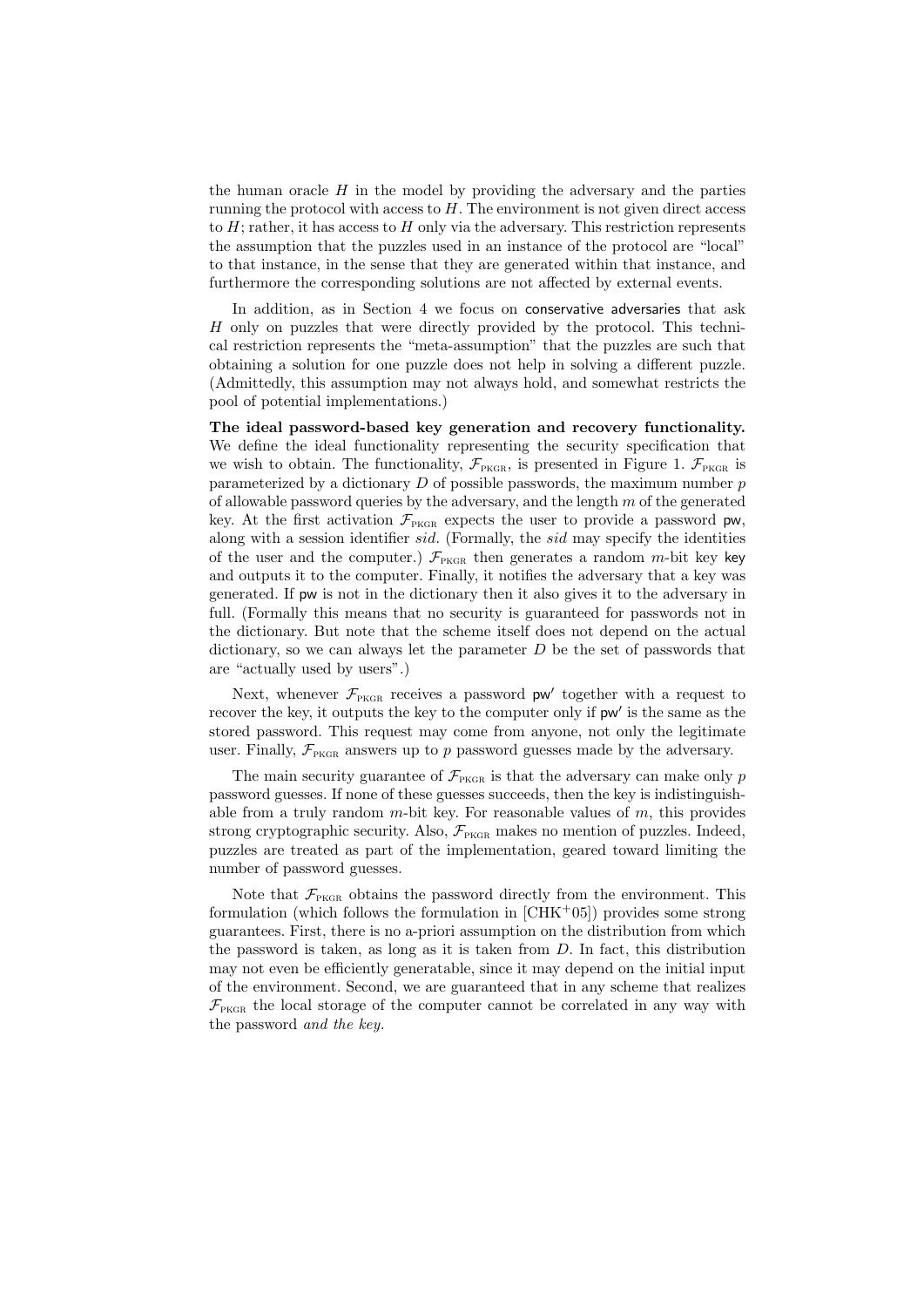The fact that  $\mathcal{F}_{PKGR}$  is parameterized by D, and furthermore provides no security for passwords not in  $D$ , is a limitation that comes from our simulation procedure. Ideally, we would like to guarantee that  $\mathcal{F}_{PKGR}$  does not depend on D at all and provides security for any password string. Realizing such a functionality is an interesting future challenge.

### Functionality  $\mathcal{F}_{PKGR}(D,p,m)$

- 1. At the first activation, receive from the user U an input (password, sid, pw), choose a random m-bit key key, output (sid, key) to the computer  $V$ , and notify the adversary that a key has been generated. If pw  $\notin D$  then also send pw to the adversary.
- 2. When receiving input (key-recovery,  $sid$ , pw') from anyone, do: If pw' = pw then output key to  $V$ . Else output an error message to  $V$ .
- 3. When receiving input (password-query,  $sid$ , pw') from the adversary, do: If the adversary already made  $p$  password queries then ignore. Else, if  $pw' = pw$  then return key to the adversary. Else return Wrong-Guess to the adversary.

Fig. 1. The ideal functionality  $\mathcal{F}_{PKGR}$ , parameterized by a dictionary D, the maximum number  $p$  of password queries, and the length  $m$  of the generated key.

**Invertibility of Extract.** In order to show that the scheme realizes  $\mathcal{F}_{PKGR}$  we need to make an additional "invertibility" assumption on function Extract with respect to solutions of puzzles: What we need is that given an  $m$ -bit key key and given  $\ell - \ell^*$  solution to  $\ell$  puzzles, one can efficiently compute  $\ell^*$  plausible solutions to the remaining puzzles that would map the entire solution vector to the given key,  $Extract(\ldots)=key$ .

Below let  $(G, H)$  be a puzzle system with  $\mu$  bits of pseudo-entropy, where the right solution for each puzzle  $z$  is indistinguishable from a solution drawn from  $R(z)$ , let  $f_r$  be a randomized function, and let  $\ell \geq \ell^*$  be integers.

**Definition 6.** We say that f is strongly invertible w.r.t. the puzzle system  $(G, H)$ and the parameters  $\ell, \ell^*$  if there exists an efficient inversion algorithm I that given randomness r, key key, any string pw,  $\ell$  puzzles  $z_1, ..., z_\ell$  generated via G, and a set of  $\ell - \ell^*$  solutions  $a_{\ell^*+1},..., a_{\ell}$  such that  $a_i \in R(z_i)$ , outputs values  $a_1, ..., a_{\ell^*}$  such that  $a_i \in R(z_i)$  and  $f_r(a_1, ..., a_{\ell}, \mathsf{pw},) = \mathsf{key}.$ 

Furthermore, for random r, key,  $z_1, \ldots, z_\ell$  and any pw and  $a_{\ell^*+1}, \ldots, a_\ell$ , the output of I is indistinguishable from sampling at random  $a_i \in R(z_i)$  for  $i =$  $1, \ldots, \ell^*$  subject to the constraint  $f_r(a_1, \ldots, a_\ell, \mathsf{pw},) = \mathsf{key}.$ 

If the distributions  $R(z)$  are efficiently samplable given z and m is small enough (so that  $2^m$  is polynomial in the relevant efficiency parameters) then I can simply sample the solutions  $a_1, ..., a_{\ell^*}$  from the appropriate distributions until it find a solution vector that match the given key. Alternatively, if we have a puzzle-system for which  $R(z) = \{0,1\}^k$  for some k and Extract is a linear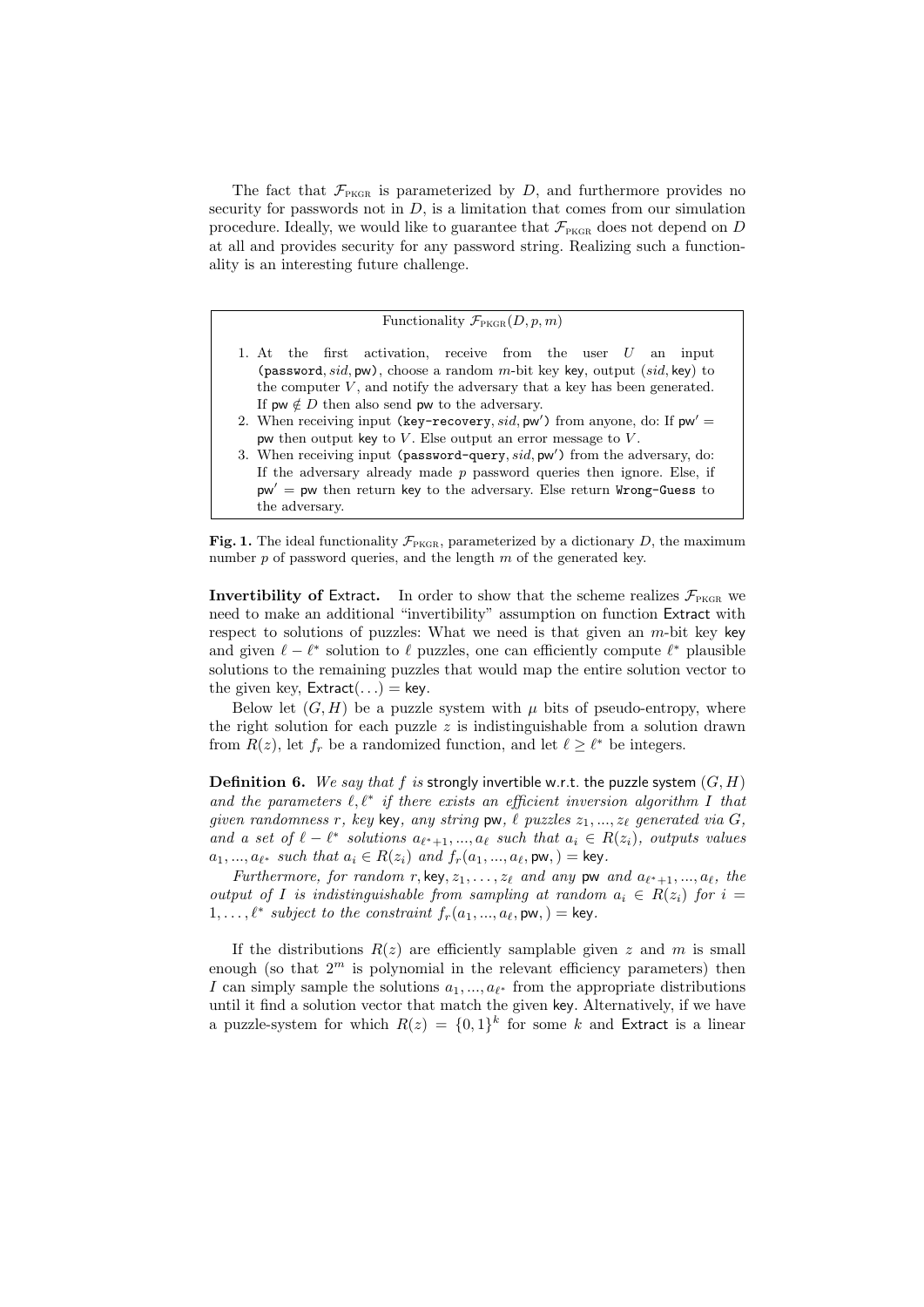function (e.g., a linear universal hash function) then inversion is possible even for large m via linearity.

UC-security of our scheme. Consider the scheme from Section 3 with parameters  $n, \ell$ , and  $m$ , and let D be the dictionary used by the user. Assume that  $(G, H)$  be a puzzle system with  $\mu$  bits of pseudo-entropy, assume that Extract extracts  $m$  bits that are negligibly close to uniform from any distribution with  $m' > m$  bits of min-entropy, and let  $\ell^* = \lceil m'/\mu \rceil$ . Finally assume that Extract is strongly invertible w.r.t.  $(G, H)$  with parameters  $\ell, \ell^*$ . Then we have

Lemma 5. Under the conditions above, the scheme from Section 3 UC-realizes  $\mathcal{F}_{\text{PKGR}}(D, p, m)$  relative to conservative adversaries that makes at most q queries to H, where  $p = \text{Cover}(\text{Expand}, D, q)$ .

# 6 A concrete example

We describe a concrete instantiation of our scheme for a "medium security" application. The example builds on the numeric example in Section 3.2. Consider trying to get an 64-bit key using our scheme, while relying on a CAPTCHA system whose assumed hardness is (say) 16 bits of pseudo-entropy per instance. In terms of our analysis, we therefore have the parameters  $m = 64$  and  $\mu = 16$  (so  $\ell^* = 64/16 = 4$ ). Assuming that each puzzle takes about 4KB to encode (which is the case for common CAPTCHAs) and restricting ourselves to number of puzzles that fit on a single 4.7GB DVD-R, we would like to store about  $n = 10^6$ puzzles.

We assume that the odds of the attacker guessing a weak password are one in a million (per guess) so we assume the dictionary size is  $|D| = 10^6$ . Also, we would like the legitimate user to solve no more than  $\ell = 8$  puzzles to access the encrypted data, and we assume that the attacker cannot get a human to solve for it more than  $q = 10^4$  puzzles. (This seems like a safe assumption in most settings, but maybe not all of them.) In Section 3.2 it is shown that with this setting of the parameters, and when modeling Expand as a random function, we should expect the cover-number to be no more than 0.9%. Namely, an attacker that makes up to 10,000 puzzle-solving queries has at most 0.9% chance of "almost covering" the actual password. (Note that the obvious way of "almost covering" passwords yields success probability of 0.25%.)

A simple heuristic instantiation of the scheme for this setting of the parameters would be to use a cryptographic hash function to implement both the Expand and Extract functions. More specifically, to generate the key, choose (say) two 128-bit salt values  $r_1$  and  $r_2$ , get the user's password pw and compute  $h \leftarrow \text{HMAC-SHA1}_{r_1}(\text{pw})$ . Parse the 160 bits of h as eight 20-bit indexes  $i_1, \ldots, i_8 \in [2^{20}]$ . Generate  $2^{20}$  CAPTCHAs and store then together with  $r_1, r_2$ on the disk (or on a DVD-R). Then obtain the solutions to the eight relevant puzzles  $a_{i_j} = H(z_{i_j}), j = 1...8$ , compute  $h' \leftarrow \text{HMAC-SHA1}_{r_2}(a_{i_1} | \dots | a_{i_8} | \text{pw}),$ and take as many bits of  $h'$  as needed for the key. To make use of the common practice for slowing down brute-force attacks, replace SHA1 with the iterated function SHA1<sup>k</sup> for some reasonable k, say  $k = 65536$ .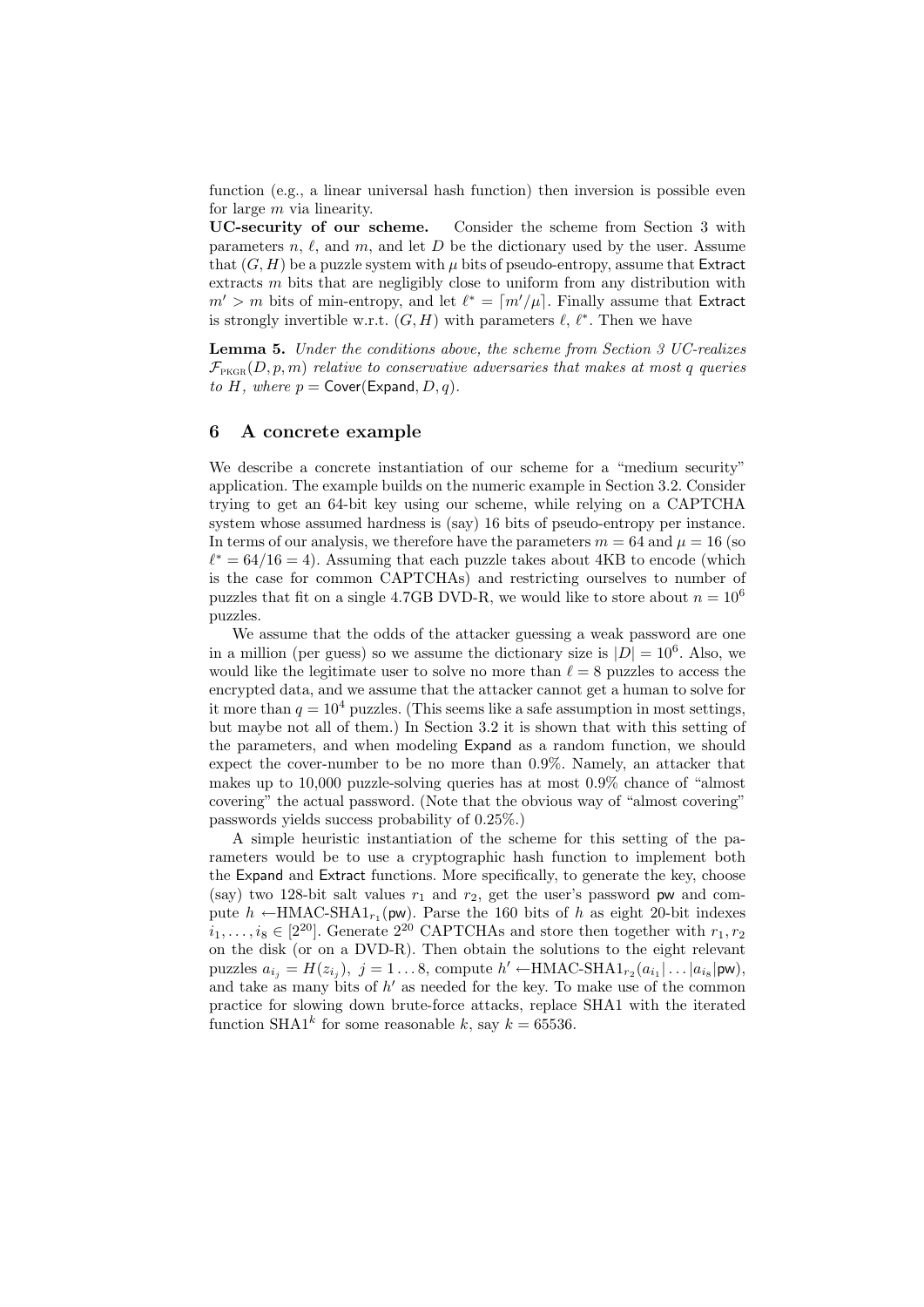Although this scheme allows the key to be longer than 64 bits, the above analysis only shows that with probability more than 99.1% we get "64-bit strength". (One can similarly calculate the probability of getting "80-bit strength" which happens when the attacker misses five of the eight puzzles that are mapped to the user's password, or the probability of getting "128-bit strength" when the attacker misses all the puzzles, etc.)

# 7 Future Work

This work investigates a new approach for deriving cryptographic keys from human passwords, improving the resistance against off-line dictionary attacks by having the user solve some puzzles and using the solutions in the key-generation process. Still, the analysis is quite preliminary and many questions remain unanswered, regarding constructions, modeling, and analysis. Below we list a few of these questions.

Building Puzzles. Perhaps a first challenge is to actually construct puzzle systems that are useful for schemes such as the one described in this paper. Of particular interest for our scheme would be puzzles that remain hard even when the attacker knows the randomness that was used to generate them. (As mentioned above, using such puzzle-systems we can forgo storing any puzzles on the disk, instead using the value  $Expand(pw)$  as randomness for the puzzle generation system.)

As discussed in the introduction, another important property of puzzles is "non-malleability", namely preventing the adversary from using the solution to one puzzle to solve other puzzles. This question is interesting both on the level of designing puzzles that will make it hard for the adversary to "maul" them while maintaining solvability, and on the level of mathematical formalization. On the design level, a potentially interesting approach might be to use watermarking techniques to embed in the puzzle a message to the human reader that urges to not solve the puzzle outside a certain context.

Improving the scheme. One obvious challenge is to find different constructions that will improve various characteristics of the current scheme (e.g., use less storage, improve security, etc.) An immediate question is to have an efficient explicit construction for Expand that provably has a small expected cover number (maybe by extending the work of Alon et al. [ADM<sup>+</sup>99]). Another direction is to split the key-generation process to two parts, where the first part generates a large amount of storage which is the same for all users and the second adds a small amount of user-specific storage that may depend on the password or on other information provided by the user. Another direction is to have a more interactive key recovery process, where the user's answer to the current question effects the questions that it is asked next.

Improving the analysis. The analysis can be improved in a number of ways. First, the hardness assumption on puzzles may be reduced to allow for nonnegligible distinguishing probability between the real solution and a random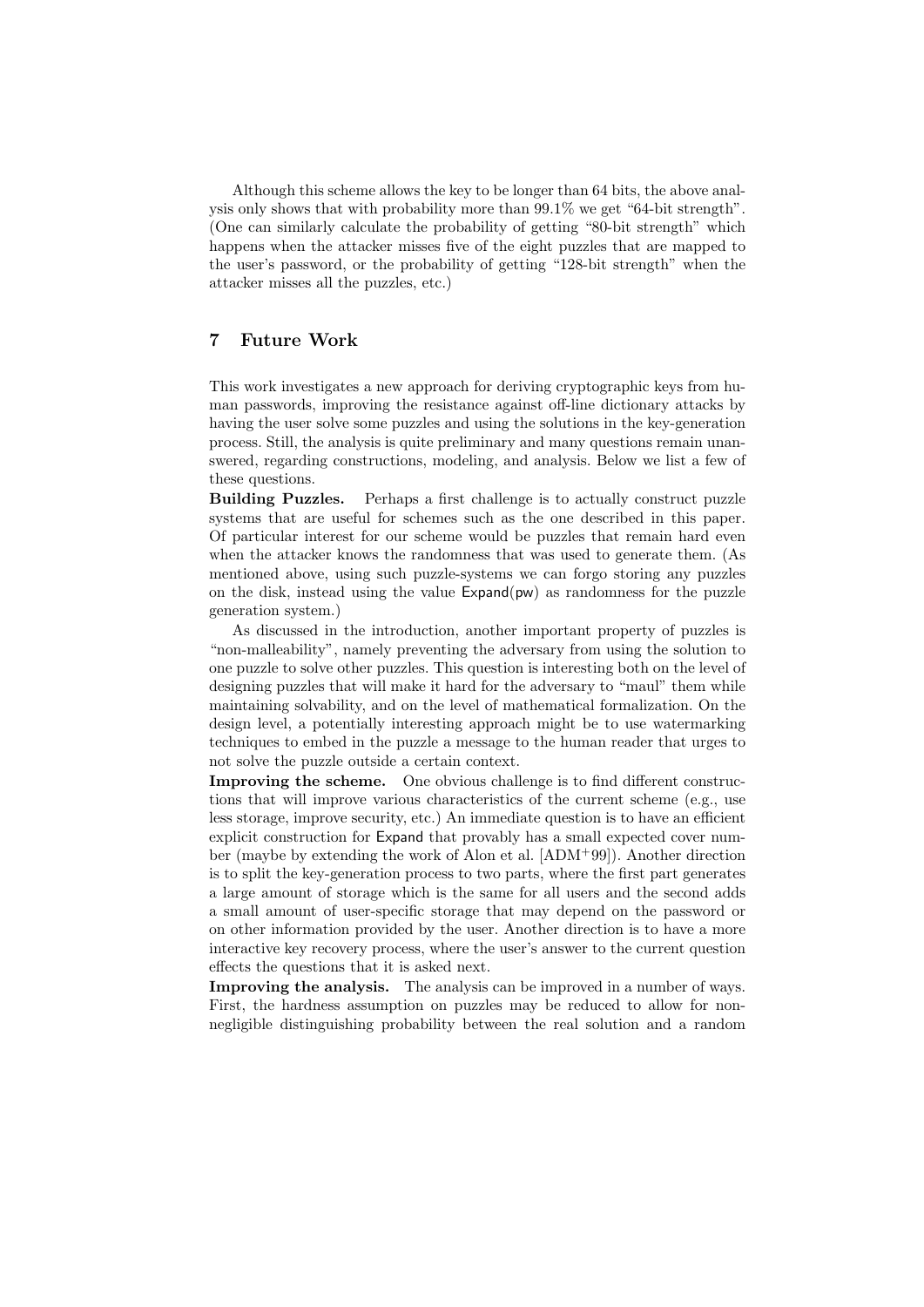one. Furthermore, one might want to assume only that computing the correct answer is hard.

Another immediate set of goals is to improve the current analysis (especially the one in the UC framework), and to find ways to relate the game-based security and the UC security notions.

Also, it would be nice to be able to formally model and argue about nonconservative adversaries, namely adversaries that query the human oracle on puzzles different than the ones used in the scheme. What security properties can be guaranteed against such adversaries?

Another plausible extension of our security model is to consider an attacker that can modify the storage on the disk and then watch the output of the keyrecovery procedure with this modified storage. (This seems related to the issue of puzzle malleability that we mentioned above.)

Also, it may be useful to have an algorithm to compute (or bound) the cover number of a given Expand function with respect to a given dictionary. This seems harder than computing/bounding the expansion of a graph, since here we need to compute/bound the expansion of any subgraph of a given degree.

A more speculative research direction is to try and obtain reasonable general models for human users (or even human attackers) in systems such as the ones described in this work.

# References

| $[ADM+99]$ | Noga Alon, Martin Dietzfelbinger, Peter Bro Miltersen, Erez Petrank, Gábor Tardos.               |
|------------|--------------------------------------------------------------------------------------------------|
|            | Linear Hash Functions. J. ACM 46(5): 667–683. 1999.                                              |
| [BPR00]    | M. Bellare, D. Pointcheval, and P. Rogaway. Authenticated Key Exchange Secure                    |
|            | Against Dictionary Attacks. Advances in Cryptology - Eurocrypt 2000, LNCS vol.                   |
|            | 1807, Springer-Verlag, pp. 139-155, 2000.                                                        |
| [BR93]     | M. Bellare and P. Rogaway. Entity Authentication and Key Distribution. Advances                  |
|            | in Cryptology – Crypto 1993, LNCS vol. 773, Springer-Verlag, pp. $232-249$ , 1993.               |
| [Can01]    | R. Canetti. Universally Composable Security: A New Paradigm for Cryptographic                    |
|            | Protocols. 42nd IEEE Symposium on Foundations of Computer Science (FOCS),                        |
|            | IEEE, pp. 136-145, 2001.                                                                         |
| $[CHK+05]$ | R. Canetti, S. Halevi, J. Katz, Y. Lindell and P. MacKenzie. Universally composable              |
|            | password-based key exchange. Advances in Cryptology – Eurocrypt 2005, LNCS vol.                  |
|            | 3494, Springer-Verlag, pp. 404-421, 2005.                                                        |
| [DDN00]    | Danny Dolev, Cynthia Dwork, Moni Naor. Non-malleable Cryptography. SIAM J.                       |
|            | $Comput. 30(2): 391-437 (2000)$                                                                  |
| [DN92]     | Cynthia Dwork, Moni Naor. Pricing via Processing or Combating Junk Mail. Advances                |
|            | in Cryptology – Crypto 1992, LNCS vol. 740, Springer-Verlag, pp. 139–147, 1992.                  |
| [Ka100]    | Burt Kaliski. PKCS #5: Password-Based Cryptography Specification Version 2.0. RFC                |
|            | 2898 http://www.ietf.org/rfc/rfc2898.txt. September 2000                                         |
| [Naor96]   | Moni<br>Verification<br>of<br>Naor.<br>human<br>the<br>identifi-<br>a<br>in<br>loop<br><b>or</b> |
|            | the<br>Turing<br>test.<br>Manuscript.<br>available<br>on-line<br>cation<br>via<br>from           |
|            | http://www.wisdom.weizmann.ac.il/~naor/PAPERS/human_abs.html. September 1996.                    |
| [NP97]     | Moni Naor and Benny Pinkas. Visual Authentication and Identification Advances in                 |
|            | $Cryptology - Crupto 1997$ , LNCS vol. 1294, Springer-Verlag, pp. 322–336, 1997                  |
| [NZ96]     | Noam Nisan, David Zuckerman. Randomness is Linear in Space. J. Comput. Syst.                     |
|            | Sci. 52(1): $43-52.$ 1996.                                                                       |
| [PS02]     | Benny Pinkas and Tomas Sander. Securing passwords against dictionary attacks. In                 |
|            | Proceedings of the 9th ACM Conference on Computer and Communications Secu-                       |
|            | $rity$ , pages 161–170, Washington, DC, USA, November 2002. ACM Press.                           |
| SS04       | Adam Stubblefield and Dan Simon. Inkblot Authentication. Microsoft Research Tech-                |
|            | nical report MSR-TR-2004-85.                                                                     |
| $[vAB+03]$ | Luis von Ahn, Manuel Blum, Nicholas Hopper, and John Langford. CAPTCHA: Using                    |
|            | hard AI problems for security. In Advances in Cryptology – $EUROCRYPT$ '2003,                    |
|            | volume 2656 of Lecture Notes in Computer Science. Springer-Verlag, Berlin Germany,               |
|            | 2003.                                                                                            |
|            |                                                                                                  |